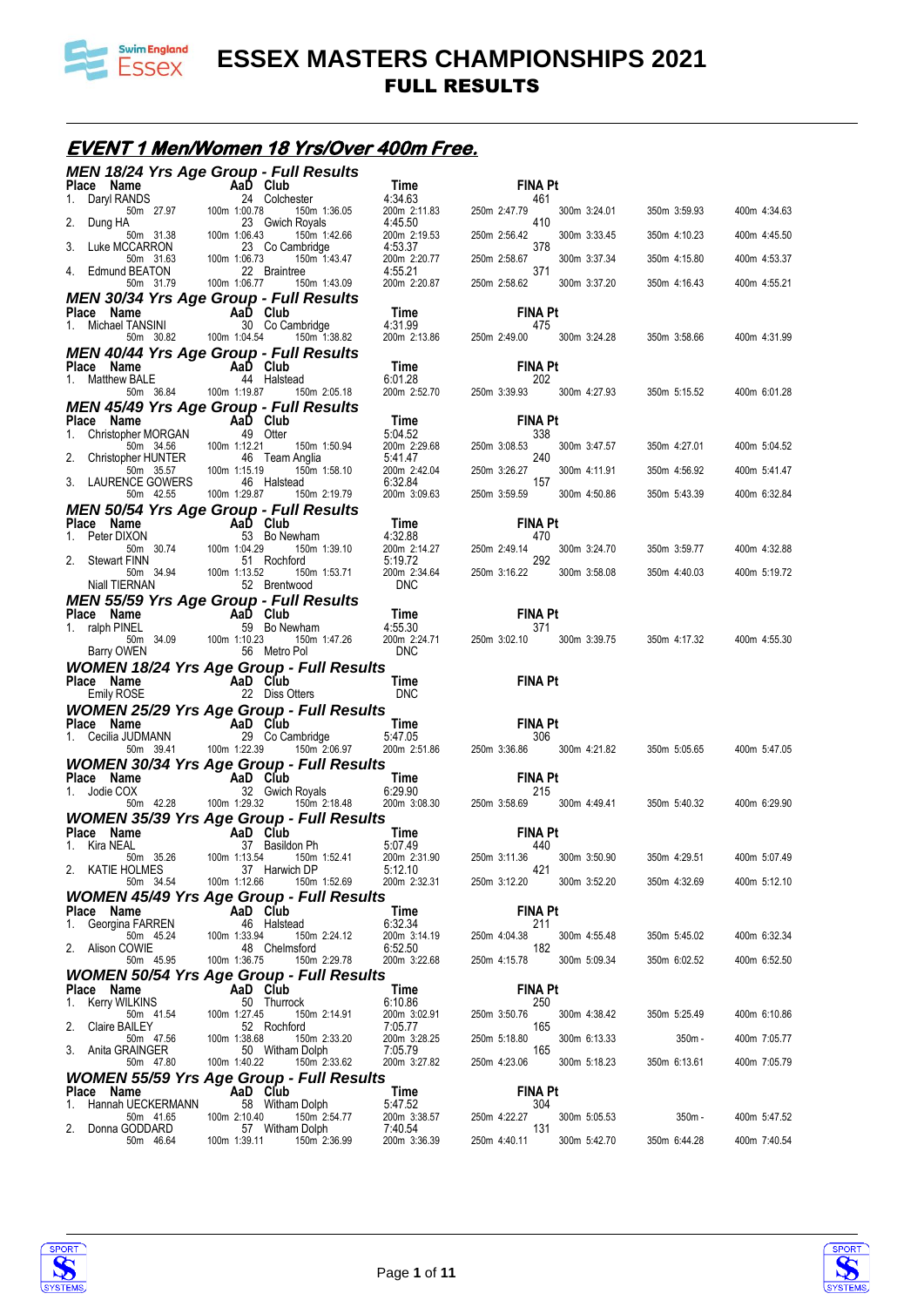

#### **EVENT 2 Men 18 Yrs/Over 50m Backstroke**

| n Full Results (18⁄24 Yrs Age Group - Full Results                                        |                 |       |                |
|-------------------------------------------------------------------------------------------|-----------------|-------|----------------|
| <b>Place Name Care AaD Club</b><br>1. Ryan KELLY 22 Chelmsford                            |                 | Time  | <b>FINA Pt</b> |
|                                                                                           |                 | 28.03 | 498            |
| 2. THOMAS SAUVARY-HINES 19 Basildon Ph 30.00                                              |                 |       | 406            |
| James MURPHY 23 Bo Newham<br>3 <sub>1</sub>                                               |                 | 32.16 | 329            |
| 25/29 Yrs Age Group - Full Results                                                        |                 |       |                |
| <b>Place Name AaD Club</b><br>1. Reece PARKER 26 Bo Newham                                |                 | Time  | <b>FINA Pt</b> |
|                                                                                           |                 | 32.43 | 321            |
| 2. Thomas ALLEN 25 Flitwick                                                               |                 | 33.20 | 299            |
| 3. David KEARNEY 28 Leyton                                                                |                 | 34.82 | 259            |
| 35/39 Yrs Age Group - Full Results                                                        |                 |       |                |
| Place Name<br>1. Nick HOPE<br>1. Nick HOPE<br>1. Nick HOPE<br>1. Nick HOPE                |                 | Time  | <b>FINA Pt</b> |
|                                                                                           | 37 Trafford Met | 30.75 | 377            |
| 40/44 Yrs Age Group - Full Results                                                        |                 |       |                |
| Place Name<br>1. James GRIGG<br>2. James WALKER<br>2. James WALKER<br>43 Chelmsford       |                 | Time  | <b>FINA Pt</b> |
|                                                                                           |                 | 32.60 | 316            |
|                                                                                           |                 | 38.16 | 197            |
| 3. Lewis WHITELOCK 41 Basildon Ph                                                         |                 | 43.28 | 135            |
|                                                                                           |                 |       |                |
| 45/49 Yrs Age Group - Full Results<br>Place Name AaD Club<br>1. LEE PETERSON 47 Braintree |                 | Time  | <b>FINA Pt</b> |
|                                                                                           |                 | 29.26 | 437            |
|                                                                                           |                 |       |                |
| 50/54 Yrs Age Group - Full Results<br>Place Name AaD Club                                 |                 | Time  | <b>FINA Pt</b> |
| Place Name<br>1. Dave PETHERS<br>1. Dave PETHERS<br>51 Basild                             | 51 Basildon Ph  | 37.17 | 213            |
| 65/69 Yrs Age Group - Full Results                                                        |                 |       |                |
|                                                                                           |                 | Time  | <b>FINA Pt</b> |
| <b>Place Name Canadia AaD Club</b><br>1. Walter GERRARD 69 Rochford                       |                 | 44.07 | 128            |
|                                                                                           |                 |       |                |
| 80 Yrs/Over Age Group - Full Results                                                      |                 |       |                |
| <b>Name</b><br>ek GORE <b>AaD</b> Club<br>81 Chelm<br>Place                               |                 | Time  | <b>FINA Pt</b> |
| 1. Derek GORE                                                                             | Chelmsford      | 51.62 | 79             |

#### **EVENT 3 Women 18 Yrs/Over 100m Breaststroke**

|                 | Time                                                                                                                                                                                                                                                                                                                                                                                                                                                                                                                                                                                                                                                                                                                                                 | <b>FINA Pt</b>                                                      | 50                                  |
|-----------------|------------------------------------------------------------------------------------------------------------------------------------------------------------------------------------------------------------------------------------------------------------------------------------------------------------------------------------------------------------------------------------------------------------------------------------------------------------------------------------------------------------------------------------------------------------------------------------------------------------------------------------------------------------------------------------------------------------------------------------------------------|---------------------------------------------------------------------|-------------------------------------|
|                 | 1:20.37                                                                                                                                                                                                                                                                                                                                                                                                                                                                                                                                                                                                                                                                                                                                              | 467                                                                 | 37.68                               |
|                 |                                                                                                                                                                                                                                                                                                                                                                                                                                                                                                                                                                                                                                                                                                                                                      |                                                                     | 38.73                               |
|                 |                                                                                                                                                                                                                                                                                                                                                                                                                                                                                                                                                                                                                                                                                                                                                      |                                                                     | 50.30                               |
|                 |                                                                                                                                                                                                                                                                                                                                                                                                                                                                                                                                                                                                                                                                                                                                                      |                                                                     | 1:01.96                             |
|                 |                                                                                                                                                                                                                                                                                                                                                                                                                                                                                                                                                                                                                                                                                                                                                      |                                                                     |                                     |
|                 | Time                                                                                                                                                                                                                                                                                                                                                                                                                                                                                                                                                                                                                                                                                                                                                 | <b>FINA Pt</b>                                                      | 50                                  |
| 1. Gemma CANNON | 1:36.57                                                                                                                                                                                                                                                                                                                                                                                                                                                                                                                                                                                                                                                                                                                                              | 269                                                                 | 45.74                               |
|                 |                                                                                                                                                                                                                                                                                                                                                                                                                                                                                                                                                                                                                                                                                                                                                      |                                                                     |                                     |
|                 | Time                                                                                                                                                                                                                                                                                                                                                                                                                                                                                                                                                                                                                                                                                                                                                 | <b>FINA Pt</b>                                                      | - 50                                |
|                 | 1:24.12                                                                                                                                                                                                                                                                                                                                                                                                                                                                                                                                                                                                                                                                                                                                              | 407                                                                 | 39.71                               |
|                 | 1:48.43                                                                                                                                                                                                                                                                                                                                                                                                                                                                                                                                                                                                                                                                                                                                              | 190                                                                 | 50.58                               |
|                 |                                                                                                                                                                                                                                                                                                                                                                                                                                                                                                                                                                                                                                                                                                                                                      |                                                                     |                                     |
|                 | Time                                                                                                                                                                                                                                                                                                                                                                                                                                                                                                                                                                                                                                                                                                                                                 | <b>FINA Pt</b>                                                      | - 50                                |
| 1. KATIE HOLMES | 1:21.84                                                                                                                                                                                                                                                                                                                                                                                                                                                                                                                                                                                                                                                                                                                                              | 442                                                                 | 38.92                               |
|                 |                                                                                                                                                                                                                                                                                                                                                                                                                                                                                                                                                                                                                                                                                                                                                      |                                                                     |                                     |
|                 | Time                                                                                                                                                                                                                                                                                                                                                                                                                                                                                                                                                                                                                                                                                                                                                 |                                                                     | 50                                  |
|                 | 1:38.63                                                                                                                                                                                                                                                                                                                                                                                                                                                                                                                                                                                                                                                                                                                                              | 252                                                                 | 46.18                               |
|                 |                                                                                                                                                                                                                                                                                                                                                                                                                                                                                                                                                                                                                                                                                                                                                      |                                                                     |                                     |
|                 | Time                                                                                                                                                                                                                                                                                                                                                                                                                                                                                                                                                                                                                                                                                                                                                 | <b>FINA Pt</b>                                                      | 50                                  |
|                 | 1:25.58                                                                                                                                                                                                                                                                                                                                                                                                                                                                                                                                                                                                                                                                                                                                              | 386                                                                 | 40.12                               |
|                 |                                                                                                                                                                                                                                                                                                                                                                                                                                                                                                                                                                                                                                                                                                                                                      |                                                                     |                                     |
|                 | Time                                                                                                                                                                                                                                                                                                                                                                                                                                                                                                                                                                                                                                                                                                                                                 | <b>FINA Pt</b>                                                      | 50                                  |
|                 | 2:04.72                                                                                                                                                                                                                                                                                                                                                                                                                                                                                                                                                                                                                                                                                                                                              | 125                                                                 | 59.06                               |
|                 | <b>Place Name</b><br>1. Amber HEAD<br>1. Amber HEAD<br>19 Rochford<br>19 Rochford<br>3. Elizabeth NICKELSON 24 Chelmsford<br>20 Colchester P<br>25/29 Yrs Age Group - Full Results<br>Place Name AaD Club<br>29 Felixstowe<br>30/34 Yrs Age Group - Full Results<br><b>Place Name Capacity AaD Club</b><br>1. Ana IGLESIAS 33 Co Cambridge<br>2. Eleanor MCDAVIS 30 Bo Newham<br>35/39 Yrs Age Group - Full Results<br>Place Name AaD Club<br>37 Harwich DP<br>45/49 Yrs Age Group - Full Results<br>Place Name AaD Club<br>1. Susan ROWE-GOODEY 47 Basildon Ph<br>50/54 Yrs Age Group - Full Results<br>AaD Club<br>1. Amanda GOODMAN 51 Basildon Ph<br>70/74 Yrs Age Group - Full Results<br>Place Name AaD Club<br>1. Sally LELEAN 70 Diss Otters | 18/24 Yrs Age Group - Full Results<br>1:24.74<br>1:46.11<br>2:13.13 | 398<br>202<br>102<br><b>FINA Pt</b> |

#### **EVENT 4 Men 18 Yrs/Over 50m Butterfly**

| 18/24 Yrs Age Group - Full Results |     |                  |       |                |
|------------------------------------|-----|------------------|-------|----------------|
| <b>Place</b><br>Name               | AaD | Club             | Time  | <b>FINA Pt</b> |
| Daryl RANDS<br>1.                  | 24  | Colchester       | 27.94 | 471            |
| 2.<br>Joshua METSON                | 19  | Rochford         | 30.02 | 380            |
| 3.<br>Ryan KELLY                   | 22  | Chelmsford       | 30.60 | 359            |
| $\overline{4}$ .<br>Edmund BEATON  | 22  | <b>Braintree</b> | 32.38 | 303            |
| Aaron PARKER<br>5.                 | 19  | Rochford         | 35.42 | 231            |
| 25/29 Yrs Age Group - Full Results |     |                  |       |                |
| Name<br><b>Place</b>               | AaD | Club             | Time  | <b>FINA Pt</b> |
| Marcel DUTOIT<br>1.                | 29  | Halstead         | 29.18 | 414            |
| 2.<br>Nicholas ALBROW              | 26  | Basildon Ph      | 29.84 | 387            |
| 3.<br>Louis STEED                  | 25  | Witham Dolph     | 29.87 | 386            |
| 4.<br>David KEARNEY                | 28  | Leyton           | 33.39 | 276            |
| 30/34 Yrs Age Group - Full Results |     |                  |       |                |
| Name<br>Place                      | AaD | Club             | Time  | <b>FINA Pt</b> |
| Karsten BACH<br>1.                 | 31  | Co Cambridge     | 28.37 | 450            |



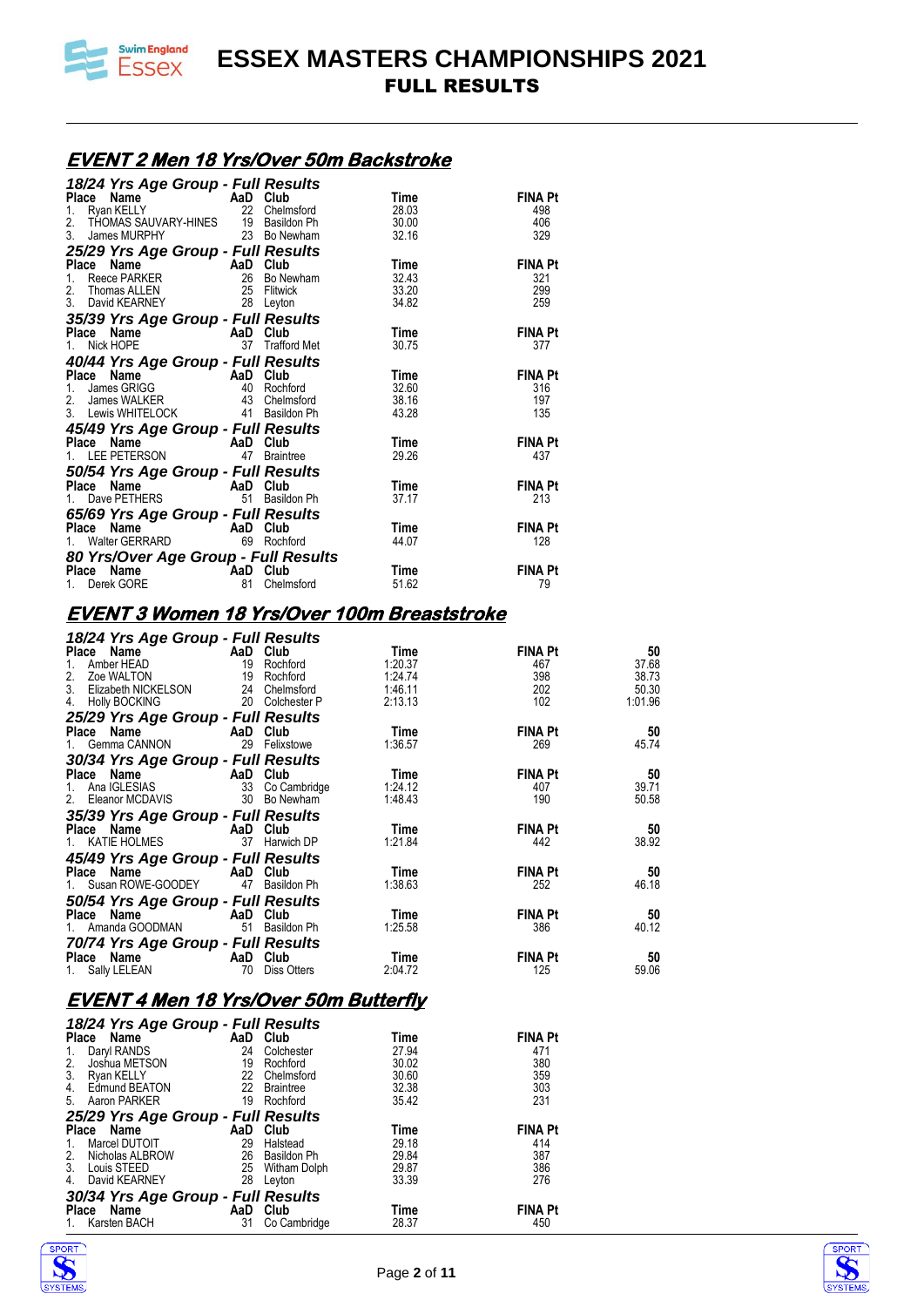

| 35/39 Yrs Age Group - Full Results                                                                                                                                                                                                            |     |              |             |                |
|-----------------------------------------------------------------------------------------------------------------------------------------------------------------------------------------------------------------------------------------------|-----|--------------|-------------|----------------|
| Place<br>Name                                                                                                                                                                                                                                 | AaD | Club         | Time        | <b>FINA Pt</b> |
| Jared GOLDEN<br>1.                                                                                                                                                                                                                            | 36  | Gwich Royals | 29.69       | 393            |
| 2.<br>Morgan LEE                                                                                                                                                                                                                              | 38  | Halstead     | 32.15       | 309            |
| 40/44 Yrs Age Group - Full Results                                                                                                                                                                                                            |     |              |             |                |
| Place<br>Name                                                                                                                                                                                                                                 | AaD | Club         | Time        | <b>FINA Pt</b> |
| Alex ROBINSON<br>1.                                                                                                                                                                                                                           | 44  | Basildon Ph  | 30.90       | 348            |
| 2. Gary WRAIGH<br>3. Samuel FOX<br>Gary WRAIGHT                                                                                                                                                                                               | 44  | Basildon Ph  | 33.08       | 284            |
|                                                                                                                                                                                                                                               | 43  | Flitwick     | 34.45       | 251            |
| 4.<br>James WALKER                                                                                                                                                                                                                            | 43  | Chelmsford   | 39.30       | 169            |
| 45/49 Yrs Age Group - Full Results                                                                                                                                                                                                            |     |              |             |                |
| <b>CHECK CONTREM CONTREM CONTREM CONTREM CONTREM CONTREM CONTREM CONTREM CONTREM CONTREM CONTREM CONTREM CONTREM CONTREM CONTREM CONTREM CONTREM CONTREM CONTREM CONTREM CONTREM CONTREM CONTREM CONTREM CONTREM CONTREM CONTREM</b><br>Place |     |              | Time        | <b>FINA Pt</b> |
| 1.                                                                                                                                                                                                                                            |     |              | 32.82       | 291            |
| 2. Christopher HUNTER 46 Team Anglia<br>3. Lee HAYLOCK 45 Halstead                                                                                                                                                                            |     |              | 34.19       | 257            |
|                                                                                                                                                                                                                                               |     |              | 38.73       | 177            |
| Nick KARAISKOS<br>4.                                                                                                                                                                                                                          | 45  | Basildon Ph  | 40.59       | 153            |
| 50/54 Yrs Age Group - Full Results                                                                                                                                                                                                            |     |              |             |                |
| Name<br>Place<br><b>Example 2</b> AaD                                                                                                                                                                                                         |     | Club         | <b>Time</b> | <b>FINA Pt</b> |
| Niall TIERNAN<br>1.                                                                                                                                                                                                                           | 52  | Brentwood    | 31.52       | 328            |
| Dave PETHERS<br>2.                                                                                                                                                                                                                            | 51  | Basildon Ph  | 32.30       | 305            |
| 3.<br>Michael BAWDEN                                                                                                                                                                                                                          | 52  | Brentwood    | 36.31       | 214            |
| 60/64 Yrs Age Group - Full Results                                                                                                                                                                                                            |     |              |             |                |
| Name<br>Place<br><b>Example 2</b> AaD                                                                                                                                                                                                         |     | Club         | Time        | <b>FINA Pt</b> |
| Geoff BAKER<br>1.                                                                                                                                                                                                                             | 62  | Rochford     | 32.31       | 305            |
| Colin CORBY<br>2.                                                                                                                                                                                                                             | 62  | Chelmsford   | 41.28       | 146            |
|                                                                                                                                                                                                                                               |     |              |             |                |

### **EVENT 5 Women 18 Yrs/Over 100m Backstroke**

| 18/24 Yrs Age Group - Full Results                                                         |  |         |                |       |
|--------------------------------------------------------------------------------------------|--|---------|----------------|-------|
| Place Name<br>1. Lelayna BLACKLOCK<br>2. Amber HEAD<br>3. Holly BOCKING<br>20 Colchester P |  | Time    | <b>FINA Pt</b> | 50    |
|                                                                                            |  | 1:12.23 | 438            | 34.89 |
|                                                                                            |  | 1:22.49 | 294            | 39.64 |
|                                                                                            |  | 1:58.82 | 98             |       |
| 25/29 Yrs Age Group - Full Results                                                         |  |         |                |       |
| Place Name AaD Club                                                                        |  | Time    | <b>FINA Pt</b> | - 50  |
| 1. Gemma CANNON 29 Felixstowe                                                              |  | 1:25.89 | 261            | 42.00 |
| 30/34 Yrs Age Group - Full Results                                                         |  |         |                |       |
| Place Name AaD Club                                                                        |  | Time    | <b>FINA Pt</b> | 50    |
| 1. Michelle LANE 34 Basildon Ph                                                            |  | 1:13.12 | 423            | 35.44 |
|                                                                                            |  |         |                |       |
| 45/49 Yrs Age Group - Full Results<br>Place Name AaD Club                                  |  | Time    | <b>FINA Pt</b> | - 50  |
| 1. Emma CARTWRIGHT 47 Bo Waltham F                                                         |  | 1:22.75 | 291            | 39.58 |
| 2. Nora FOR-SZABO 49 Diss Otters                                                           |  | 1:46.77 | 135            | 51.46 |
| 50/54 Yrs Age Group - Full Results                                                         |  |         |                |       |
| Place Name AaD Club                                                                        |  | Time    | <b>FINA Pt</b> | 50    |
| 1. Katrina FARRALL 51 Basildon Ph                                                          |  | 1:20.01 | 322            | 38.36 |
|                                                                                            |  |         |                |       |
| 55/59 Yrs Age Group - Full Results<br>Place Name - AaD Club                                |  | Time    | <b>FINA Pt</b> | - 50  |
| 1. Hannah UECKERMANN 58 Witham Dolph                                                       |  | 1:39.08 | 170            | 48.87 |
| 70/74 Yrs Age Group - Full Results                                                         |  |         |                |       |
| Place Name AaD Club                                                                        |  | Time    | <b>FINA Pt</b> | 50    |
| 1. Sally LELEAN 70 Diss Otters                                                             |  | 1:58.44 | 99             | 59.26 |

#### **EVENT 6 Men 18 Yrs/Over 100m IM**

| 18/24 Yrs Age Group - Full Results |          |                     |         |                |       |
|------------------------------------|----------|---------------------|---------|----------------|-------|
| Place Name                         |          | AaD Club            | Time    | <b>FINA Pt</b> | 50    |
| Daryl RANDS<br>1.                  |          | 24 Colchester       | 1:04.05 | 483            | 30.76 |
| 2.<br>Ryan KELLY                   | 22       | Chelmsford          | 1:08.23 | 399            | 31.00 |
| 3.<br>Dung HA                      | 23       | <b>Gwich Royals</b> | 1:08.46 | 395            | 31.74 |
| Aaron PARKER<br>4.                 | 19       | Rochford            | 1:24.53 | 210            | 37.59 |
| 25/29 Yrs Age Group - Full Results |          |                     |         |                |       |
| Place Name                         |          | AaD Club            | Time    | <b>FINA Pt</b> | 50    |
| Marcel DUTOIT<br>1.                | 29       | Halstead            | 1:06.13 | 439            | 30.10 |
| 2.<br>Reece PARKER                 | 26       | Bo Newham           | 1:08.88 | 388            | 31.37 |
| 3.<br>Louis STEED                  |          | 25 Witham Dolph     | 1:14.99 | 301            | 32.69 |
| David KEARNEY<br>4.                |          | 28 Leyton           | 1:18.98 | 257            | 36.37 |
| 30/34 Yrs Age Group - Full Results |          |                     |         |                |       |
| Place Name                         |          | AaD Club            | Time    | <b>FINA Pt</b> | 50    |
| Sean BUNKER                        |          | 34 Rochford         | 1:17.22 | 275            | 36.67 |
| 35/39 Yrs Age Group - Full Results |          |                     |         |                |       |
| Place Name                         |          | AaD Club            | Time    | <b>FINA Pt</b> | 50    |
| <b>MARK HOLMES</b>                 |          | 38 Colchester P     | 1:32.36 | 161            | 43.46 |
| 40/44 Yrs Age Group - Full Results |          |                     |         |                |       |
| Place Name                         |          | AaD Club            | Time    | <b>FINA Pt</b> | 50    |
| James GRIGG<br>1.                  | 40       | Rochford            | 1:14.26 | 310            | 33.04 |
| Lewis WHITELOCK<br>2.              | 41       | Basildon Ph         | 1:32.81 | 158            | 42.43 |
| 45/49 Yrs Age Group - Full Results |          |                     |         |                |       |
| Place Name                         | AaD Club |                     | Time    | <b>FINA Pt</b> | 50    |
| LEE PETERSON                       | 47       | <b>Braintree</b>    | 1:04.18 | 480            | 29.99 |
| 2.<br>Christopher MORGAN           | 49       | Otter               | 1:17.77 | 269            | 37.08 |



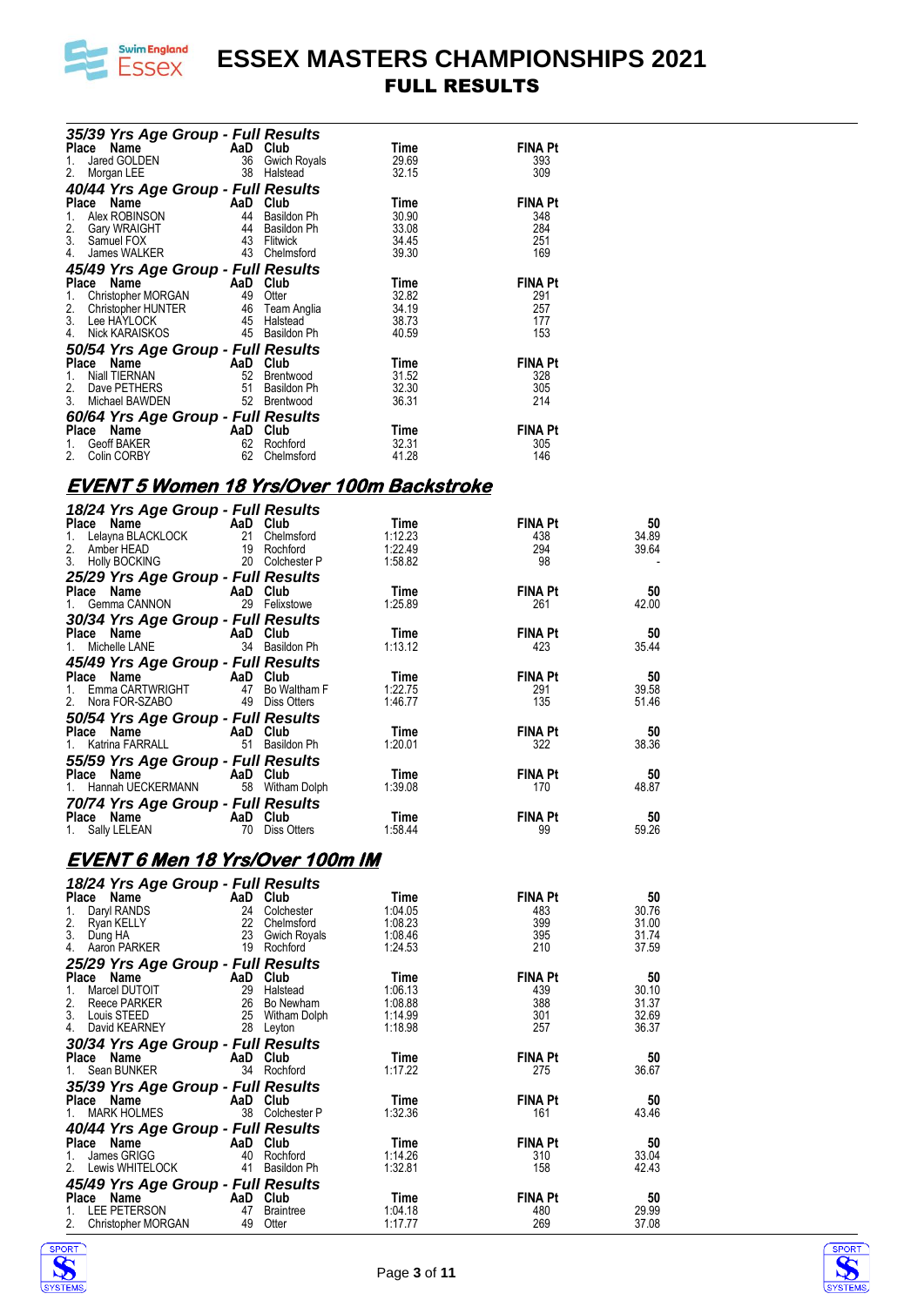

| 3. Christopher HUNTER                                                                                                      |                           | 46 Team Anglia                 | 1:18.97    | 257            | 36.21 |  |
|----------------------------------------------------------------------------------------------------------------------------|---------------------------|--------------------------------|------------|----------------|-------|--|
| 4. Nick KARAISKOS                                                                                                          |                           | 45 Basildon Ph                 | 1:31.31    | 166            | 43.63 |  |
| 5. Lee HAYLOCK                                                                                                             |                           | 45 Halstead                    | 1:32.62    | 159            | 45.96 |  |
|                                                                                                                            |                           |                                |            |                |       |  |
| 55/59 Yrs Age Group - Full Results                                                                                         |                           |                                |            |                |       |  |
| Place Name                                                                                                                 | AaD Club                  |                                | Time       | <b>FINA Pt</b> | 50    |  |
| 1. Adam LELEAN                                                                                                             |                           | 59 Diss Otters                 | 1:21.65    | 233            | 39.67 |  |
|                                                                                                                            |                           |                                |            |                |       |  |
|                                                                                                                            |                           |                                |            |                |       |  |
| <u>EVENT 7 Women 18 Yrs/Over 50m Freestyle</u>                                                                             |                           |                                |            |                |       |  |
|                                                                                                                            |                           |                                |            |                |       |  |
| 18/24 Yrs Age Group - Full Results                                                                                         |                           |                                |            |                |       |  |
| Place Name                                                                                                                 | AaD Club                  |                                | Time       | <b>FINA Pt</b> |       |  |
|                                                                                                                            |                           |                                |            |                |       |  |
| 1. Lucy JESSOP                                                                                                             |                           | 21 Brentwood                   | 27.88      | 556            |       |  |
| 2. Dina DAY                                                                                                                |                           | 22 Runnymede                   | 29.90      | 451            |       |  |
| 3. Amber HEAD                                                                                                              |                           | 19 Rochford                    | 30.75      | 414            |       |  |
| 4. Alice WARD                                                                                                              |                           | 23 Brentwood                   | 32.81      | 341            |       |  |
| 5.<br>Zoe WALTON                                                                                                           |                           | 19 Rochford                    | 32.95      | 337            |       |  |
| 6. Hannah GOLD                                                                                                             |                           | 20 Brentwood                   | 33.52      | 320            |       |  |
|                                                                                                                            |                           |                                |            |                |       |  |
| 7.<br>Brooke TINNISWOOD                                                                                                    |                           | 21 Flitwick                    | 33.58      | 318            |       |  |
| 8. Stephanie RICE                                                                                                          |                           | 21 Harwich DP                  | 34.00      | 306            |       |  |
| 9. Holly ALBROW                                                                                                            |                           | 23 Basildon Ph                 | 34.40      | 296            |       |  |
| 10. Holly BOCKING                                                                                                          |                           | 20 Colchester P                | 53.82      | 77             |       |  |
| Emily ROSE                                                                                                                 |                           | 22 Diss Otters                 | <b>DNC</b> |                |       |  |
|                                                                                                                            |                           |                                |            |                |       |  |
| 25/29 Yrs Age Group - Full Results                                                                                         |                           |                                |            |                |       |  |
| Place Name                                                                                                                 | AaD Club                  |                                | Time       | <b>FINA Pt</b> |       |  |
| 1. Lauren FLIGHT                                                                                                           |                           | 27 Colchester                  | 30.82      | 411            |       |  |
| 2. Chloe DRAKE                                                                                                             |                           | 29 Rochford                    | 36.96      | 238            |       |  |
|                                                                                                                            |                           |                                |            |                |       |  |
| 30/34 Yrs Age Group - Full Results                                                                                         |                           |                                |            |                |       |  |
| Place Name                                                                                                                 | AaD Club                  |                                | Time       | <b>FINA Pt</b> |       |  |
| 1. Holly OFFORD                                                                                                            |                           | 33 Basildon Ph                 | 35.07      | 279            |       |  |
| 2. Eleanor MCDAVIS                                                                                                         |                           | 30 Bo Newham                   | 41.33      | 170            |       |  |
|                                                                                                                            |                           |                                |            |                |       |  |
| 35/39 Yrs Age Group - Full Results                                                                                         |                           |                                |            |                |       |  |
| Place Name                                                                                                                 | AaD Club                  |                                | Time       | <b>FINA Pt</b> |       |  |
| 1. Kira NEAL                                                                                                               |                           | 37 Basildon Ph                 | 30.64      | 419            |       |  |
| 2. KATIE HOLMES                                                                                                            |                           |                                | 30.66      | 418            |       |  |
|                                                                                                                            |                           | 37 Harwich DP                  |            |                |       |  |
| 40/44 Yrs Age Group - Full Results                                                                                         |                           |                                |            |                |       |  |
| Place Name                                                                                                                 | AaD Club                  |                                | Time       | <b>FINA Pt</b> |       |  |
| 1. Claire CORNWELL                                                                                                         |                           | 41 Rochford                    | 39.71      | 192            |       |  |
|                                                                                                                            |                           |                                |            |                |       |  |
| 45/49 Yrs Age Group - Full Results                                                                                         |                           |                                |            |                |       |  |
| Place Name                                                                                                                 | AaD Club                  |                                | Time       | <b>FINA Pt</b> |       |  |
| 1. Emma CARTWRIGHT                                                                                                         |                           | 47 Bo Waltham F                | 32.62      | 347            |       |  |
| 2. Alex GORE                                                                                                               |                           | 48 Rochford                    | 33.80      | 312            |       |  |
|                                                                                                                            |                           |                                | 35.13      |                |       |  |
| 3. Susan ROWE-GOODEY               47    Basildon Ph<br>4.     Nora FOR-SZARO                            49    Diss Otters |                           |                                |            | 278            |       |  |
| 4. Nora FOR-SZABO                                                                                                          |                           | 49 Diss Otters                 | 42.60      | 155            |       |  |
| 50/54 Yrs Age Group - Full Results                                                                                         |                           |                                |            |                |       |  |
| Place Name                                                                                                                 | <b>Example 2</b> AaD Club |                                | Time       | <b>FINA Pt</b> |       |  |
|                                                                                                                            |                           |                                |            |                |       |  |
| 1. Amanda GOODMAN                                                                                                          |                           | 51 Basildon Ph                 | 33.46      | 321            |       |  |
|                                                                                                                            |                           |                                | 36.39      | 250            |       |  |
|                                                                                                                            |                           | 50 Witham Dolph<br>50 Thurrock | 37.54      | 227            |       |  |
| 1. Anna: ROBINSON<br>3. Kerry WILKINS<br>4. Claire BAILEY<br>4. Claire BAILEY                                              |                           | 52 Rochford                    | 45.38      | 129            |       |  |
| 5. Andrea HEAD                                                                                                             |                           | 52 Rochford                    | 45.92      | 124            |       |  |
|                                                                                                                            |                           |                                |            |                |       |  |
| 55/59 Yrs Age Group - Full Results                                                                                         |                           |                                |            |                |       |  |
|                                                                                                                            |                           |                                | Time       | FINA Pt        |       |  |
| 1. Ann HART                                                                                                                |                           | 57 Basildon Ph                 | 38.28      | 214            |       |  |
| 2. Lisa BYFORD                                                                                                             |                           | 56 Rochford                    | 38.47      | 211            |       |  |
| 3. Donna GODDARD                                                                                                           |                           | 57 Witham Dolph                | 40.38      | 183            |       |  |
|                                                                                                                            |                           |                                |            |                |       |  |
| 60/64 Yrs Age Group - Full Results                                                                                         |                           |                                |            |                |       |  |
| Place Name                                                                                                                 | AaD Club                  |                                | Time       | <b>FINA Pt</b> |       |  |
| 1. Eileen LUTHER                                                                                                           |                           | 63 Rochford                    | 34.48      | 294            |       |  |
|                                                                                                                            |                           |                                |            |                |       |  |
|                                                                                                                            |                           |                                |            |                |       |  |
| EVENT 8 Men 18 Yrs/Over 50m Breaststroke                                                                                   |                           |                                |            |                |       |  |
|                                                                                                                            |                           |                                |            |                |       |  |
| 18/24 Yrs Age Group - Full Results                                                                                         |                           |                                |            |                |       |  |
| Place Name                                                                                                                 | AaD Club                  |                                | Time       | <b>FINA Pt</b> |       |  |
| 1. Daryl RANDS                                                                                                             |                           | 24 Colchester                  | 31.57      | 511            |       |  |
|                                                                                                                            |                           |                                |            |                |       |  |
| 2. Ryan KELLY                                                                                                              |                           | 22 Chelmsford                  | 37.64      | 301            |       |  |
| 25/29 Yrs Age Group - Full Results                                                                                         |                           |                                |            |                |       |  |
| Place Name                                                                                                                 | AaD Club                  |                                | Time       | <b>FINA Pt</b> |       |  |
| 1. Martin POTTS                                                                                                            |                           |                                | 33.27      | 437            |       |  |
|                                                                                                                            |                           | 27 Co Cambridge                |            |                |       |  |
| 2.<br>Connor SPICER                                                                                                        |                           | 25 Brentwood                   | 35.08      | 372            |       |  |
| 3. Damian GREEN                                                                                                            |                           | 25 Colchester                  | 35.23      | 368            |       |  |
| 4. David KEARNEY                                                                                                           |                           | 28 Leyton                      | 40.50      | 242            |       |  |
| Louis STEED                                                                                                                |                           | 25 Witham Dolph                | <b>DNC</b> |                |       |  |
|                                                                                                                            |                           |                                |            |                |       |  |
| 30/34 Yrs Age Group - Full Results                                                                                         |                           |                                |            |                |       |  |
| Place Name                                                                                                                 | AaD Club                  |                                | Time       | <b>FINA Pt</b> |       |  |
| 1. Michael BAKER                                                                                                           |                           | 31 Rochford                    | 38.68      | 278            |       |  |
| 2. Sean BUNKER                                                                                                             |                           | 34 Rochford                    | 39.74      | 256            |       |  |
| Reece BARCLAY                                                                                                              |                           | 30 Epping For't                | <b>DNC</b> |                |       |  |
|                                                                                                                            |                           |                                |            |                |       |  |
| 35/39 Yrs Age Group - Full Results                                                                                         |                           |                                |            |                |       |  |
| Place Name                                                                                                                 | AaD Club                  |                                | Time       | <b>FINA Pt</b> |       |  |
| 1. Jared GOLDEN                                                                                                            |                           | 36 Gwich Royals                | 33.92      | 412            |       |  |
|                                                                                                                            |                           |                                |            |                |       |  |
| 40/44 Yrs Age Group - Full Results                                                                                         |                           |                                |            |                |       |  |
| Place Name                                                                                                                 | AaD Club                  |                                | Time       | <b>FINA Pt</b> |       |  |
|                                                                                                                            |                           |                                |            |                |       |  |



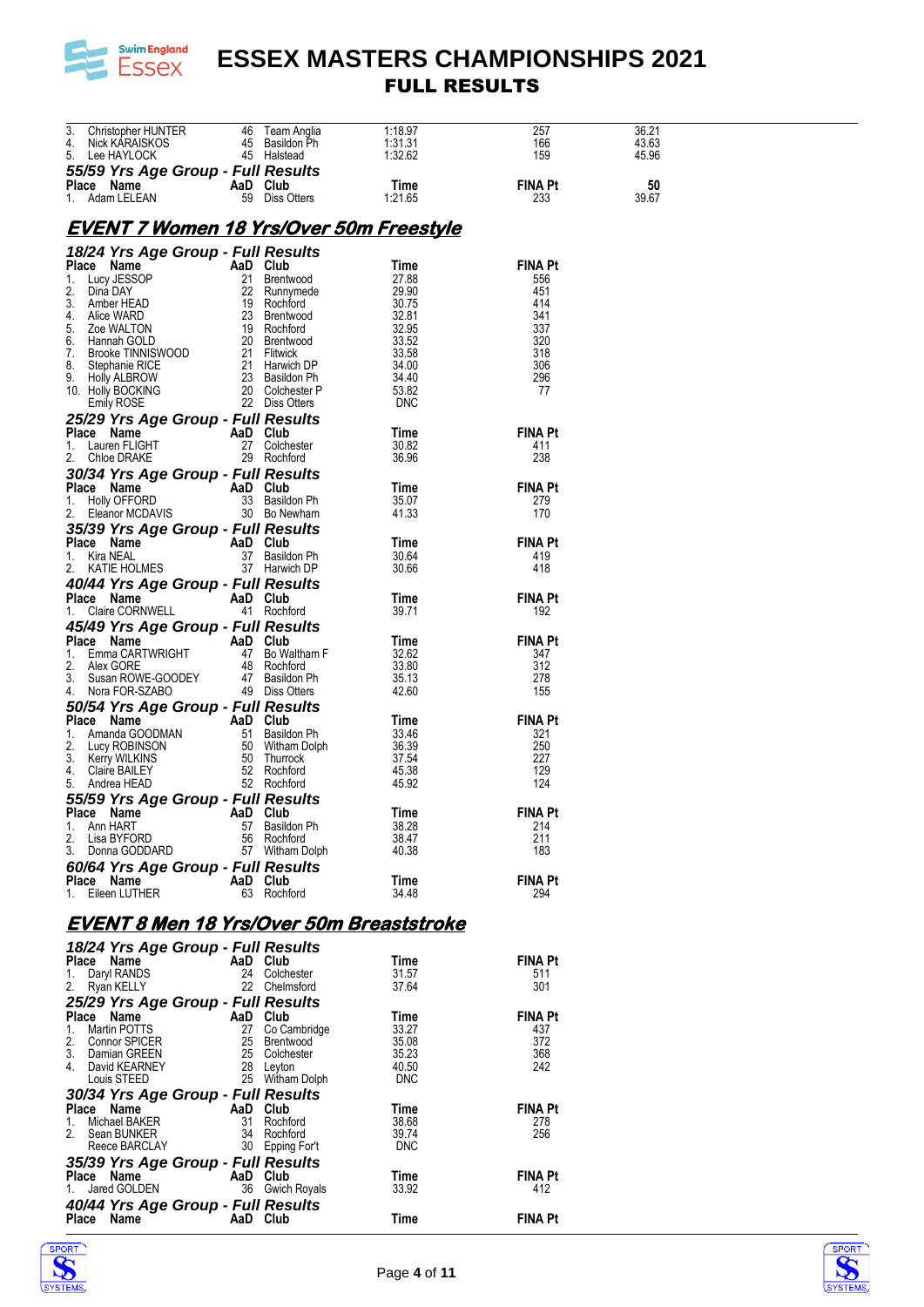

|          |                                                                                                                                           |          |                                |                                                                                                                                                                                                                                                           | 364               |         |
|----------|-------------------------------------------------------------------------------------------------------------------------------------------|----------|--------------------------------|-----------------------------------------------------------------------------------------------------------------------------------------------------------------------------------------------------------------------------------------------------------|-------------------|---------|
|          |                                                                                                                                           |          |                                |                                                                                                                                                                                                                                                           | 306               |         |
|          |                                                                                                                                           |          |                                | 1. Gary WRAIGHT 44 Basildon Ph 35.34<br>2. Matthew BALE 44 Halstead 37.44<br>3. Samuel FOX 43 Flitwick 40.53                                                                                                                                              | 241               |         |
|          | <b>45/49 Yrs Age Group - Full Results<br/>Place Name AaD Club<br/>1. Christopher MORGAN 49 Otter<br/>2. Nick KARAISKOS 45 Basildon Ph</b> |          |                                |                                                                                                                                                                                                                                                           |                   |         |
|          |                                                                                                                                           |          |                                |                                                                                                                                                                                                                                                           | <b>FINA Pt</b>    |         |
|          |                                                                                                                                           |          |                                | <b>Time</b><br>38.22<br>44.68                                                                                                                                                                                                                             | 288               |         |
|          |                                                                                                                                           |          |                                |                                                                                                                                                                                                                                                           | 180               |         |
|          |                                                                                                                                           |          |                                |                                                                                                                                                                                                                                                           |                   |         |
|          |                                                                                                                                           |          |                                |                                                                                                                                                                                                                                                           |                   |         |
|          |                                                                                                                                           |          |                                | Time <sub>38.53</sub>                                                                                                                                                                                                                                     | <b>FINA Pt</b>    |         |
|          | <b>50/54 Yrs Age Group - Full Results<br/>Place Name AaD Club<br/>1. Dave PETHERS 61 Basildon Ph</b>                                      |          |                                |                                                                                                                                                                                                                                                           | 281               |         |
|          |                                                                                                                                           |          |                                |                                                                                                                                                                                                                                                           |                   |         |
|          |                                                                                                                                           |          |                                | <b>EVENT 9 Women 18 Yrs/Over 100m Butterfly</b>                                                                                                                                                                                                           |                   |         |
|          |                                                                                                                                           |          |                                |                                                                                                                                                                                                                                                           |                   |         |
|          | 18/24 Yrs Age Group - Full Results                                                                                                        |          |                                | <b>18/24 Yrs Age Group - Full Results<br/> Place Name AaD Club Time<br/> 1. Lelayna BLACKLOCK 21 Chelmsford 1:15.23<br/> 2. Dina DAY 22 Runnymede 1:18.69</b>                                                                                             |                   |         |
|          |                                                                                                                                           |          |                                |                                                                                                                                                                                                                                                           | <b>FINA Pt</b>    |         |
|          |                                                                                                                                           |          |                                |                                                                                                                                                                                                                                                           | 382               |         |
|          |                                                                                                                                           |          |                                |                                                                                                                                                                                                                                                           | 334               |         |
|          |                                                                                                                                           |          |                                |                                                                                                                                                                                                                                                           |                   |         |
|          |                                                                                                                                           |          |                                |                                                                                                                                                                                                                                                           |                   |         |
|          |                                                                                                                                           |          |                                |                                                                                                                                                                                                                                                           |                   |         |
|          |                                                                                                                                           |          |                                |                                                                                                                                                                                                                                                           |                   |         |
|          |                                                                                                                                           |          |                                |                                                                                                                                                                                                                                                           |                   |         |
|          |                                                                                                                                           |          |                                |                                                                                                                                                                                                                                                           |                   |         |
|          |                                                                                                                                           |          |                                |                                                                                                                                                                                                                                                           |                   |         |
|          |                                                                                                                                           |          |                                | 30/34 Yrs Age Group - Full Results<br>1. Jodie COX<br>1. Jodie COX<br>32 Gwich Royals<br>35/39 Yrs Age Group - Full Results<br>Place Name AaD Club<br>1. HAYLEY BROWN<br>1. HAYLEY BROWN<br>1. HAYLEY BROWN<br>1. HAYLEY BROWN<br>1. HAYLEY BROWN<br>     |                   |         |
|          |                                                                                                                                           |          |                                |                                                                                                                                                                                                                                                           |                   |         |
|          |                                                                                                                                           |          |                                |                                                                                                                                                                                                                                                           | <b>FINA Pt</b>    |         |
|          |                                                                                                                                           |          |                                |                                                                                                                                                                                                                                                           | 129               |         |
|          |                                                                                                                                           |          |                                | <b>45/49 Yrs Age Group - Full Results<br/> Place Name AaD Club Time<br/> 1. Alison COWIE 48 Chelmsford 1:48.01<br/> 2. Nora FOR-SZABO 49 Diss Otters 2:10.70</b>                                                                                          | 72                |         |
|          |                                                                                                                                           |          |                                |                                                                                                                                                                                                                                                           |                   |         |
|          |                                                                                                                                           |          |                                | <b>Time</b>                                                                                                                                                                                                                                               | <b>FINA Pt</b>    |         |
|          | <b>50/54 Yrs Age Group - Full Results<br/> Place Name AaD Club Time<br/> 1. Liz WOOLNER 54 Flitwick 1:12.40</b>                           |          |                                |                                                                                                                                                                                                                                                           | 429               |         |
|          |                                                                                                                                           |          |                                |                                                                                                                                                                                                                                                           |                   |         |
|          | <u>EVENT 10 Men 18 Yrs/Over 100m Freestyle</u>                                                                                            |          |                                |                                                                                                                                                                                                                                                           |                   |         |
|          |                                                                                                                                           |          |                                |                                                                                                                                                                                                                                                           |                   |         |
|          |                                                                                                                                           |          |                                |                                                                                                                                                                                                                                                           |                   |         |
|          |                                                                                                                                           |          |                                |                                                                                                                                                                                                                                                           |                   | 50      |
|          |                                                                                                                                           |          |                                |                                                                                                                                                                                                                                                           |                   | 27.62   |
|          |                                                                                                                                           |          |                                |                                                                                                                                                                                                                                                           |                   | 27.25   |
|          |                                                                                                                                           |          |                                |                                                                                                                                                                                                                                                           |                   | 27.09   |
|          |                                                                                                                                           |          |                                |                                                                                                                                                                                                                                                           |                   | 29.01   |
|          |                                                                                                                                           |          |                                |                                                                                                                                                                                                                                                           |                   | 30.05   |
|          |                                                                                                                                           |          |                                |                                                                                                                                                                                                                                                           |                   | 30.24   |
|          |                                                                                                                                           |          |                                |                                                                                                                                                                                                                                                           |                   | 33.67   |
|          |                                                                                                                                           |          |                                |                                                                                                                                                                                                                                                           |                   |         |
|          |                                                                                                                                           |          |                                |                                                                                                                                                                                                                                                           |                   | 50      |
|          |                                                                                                                                           |          |                                |                                                                                                                                                                                                                                                           |                   | 27.45   |
|          |                                                                                                                                           |          |                                |                                                                                                                                                                                                                                                           |                   | 28.73   |
|          |                                                                                                                                           |          |                                |                                                                                                                                                                                                                                                           |                   | 28.25   |
|          |                                                                                                                                           |          |                                |                                                                                                                                                                                                                                                           |                   | 29.21   |
|          |                                                                                                                                           |          |                                |                                                                                                                                                                                                                                                           | $\frac{364}{208}$ | 29.98   |
|          |                                                                                                                                           |          |                                |                                                                                                                                                                                                                                                           |                   | 1:11.79 |
|          |                                                                                                                                           |          |                                |                                                                                                                                                                                                                                                           |                   |         |
|          | 30/34 Yrs Age Group - Full Results                                                                                                        |          |                                | <b>Example 18 Age Group - Full Results</b><br>Tax Age Group - Full Results<br>1. Day RANDS<br>2. James MURPHY<br>3. Joshua METSON<br>3. Joshua METSON<br>2. James MURPHY<br>2. James MURPHY<br>2. Such MCCARRON<br>4. Ryan KELLY<br>5. Edmund BEATON<br>6 |                   |         |
|          | Place Name                                                                                                                                | AaD Club |                                | Time                                                                                                                                                                                                                                                      | FINA Pt           | 50      |
| 1.       | Karsten BACH                                                                                                                              |          | 31 Co Cambridge                | 58.69                                                                                                                                                                                                                                                     | 448               | 28.25   |
| 2.       | Andrew COWING                                                                                                                             |          | 33 Chelmsford                  | 59.38                                                                                                                                                                                                                                                     | 433               | 28.06   |
| 3.       | Michael TANSINI                                                                                                                           |          | 30 Co Cambridge                | 59.78                                                                                                                                                                                                                                                     | 424               | 29.03   |
|          | 4. Sean BUNKER                                                                                                                            |          | 34 Rochford                    | 1:07.34                                                                                                                                                                                                                                                   | 297               | 31.68   |
|          | 5. Dian NIKOLOV                                                                                                                           |          | 31 Bo Newham                   | 1:22.35                                                                                                                                                                                                                                                   | 162               | 36.57   |
|          |                                                                                                                                           |          |                                |                                                                                                                                                                                                                                                           |                   |         |
|          | 35/39 Yrs Age Group - Full Results                                                                                                        |          |                                |                                                                                                                                                                                                                                                           |                   |         |
|          | Place Name                                                                                                                                | AaD Club |                                | Time                                                                                                                                                                                                                                                      | <b>FINA Pt</b>    | 50      |
| 1.       | Nick HOPE                                                                                                                                 |          | 37 Trafford Met                | 59.74                                                                                                                                                                                                                                                     | 425               | 28.65   |
| 2.       | Jared GOLDEN                                                                                                                              |          | 36 Gwich Royals                | 1:00.06                                                                                                                                                                                                                                                   | 418               | 29.00   |
| 3.       | Morgan LEE                                                                                                                                |          | 38 Halstead                    | 1:09.98                                                                                                                                                                                                                                                   | 264               | 33.73   |
| 4.       | MARK HOLMES                                                                                                                               |          | 38 Colchester P                | 1:31.06                                                                                                                                                                                                                                                   | 120               | 42.71   |
|          | 40/44 Yrs Age Group - Full Results                                                                                                        |          |                                |                                                                                                                                                                                                                                                           |                   |         |
|          | Place Name                                                                                                                                | AaD Club |                                | Time                                                                                                                                                                                                                                                      | <b>FINA Pt</b>    | 50      |
| 1.       | Alex ROBINSON                                                                                                                             |          | 44 Basildon Ph                 | 1:01.99                                                                                                                                                                                                                                                   | 381               | 29.18   |
| 2.       | James GRIGG                                                                                                                               |          | 40 Rochford                    | 1:03.17                                                                                                                                                                                                                                                   | 360               | 30.07   |
|          | Lewis WHITELOCK                                                                                                                           |          | 41 Basildon Ph                 | <b>DNC</b>                                                                                                                                                                                                                                                |                   |         |
|          | James WALKER                                                                                                                              |          | 43 Chelmsford                  | <b>DNC</b>                                                                                                                                                                                                                                                |                   |         |
|          | 45/49 Yrs Age Group - Full Results                                                                                                        |          |                                |                                                                                                                                                                                                                                                           |                   |         |
|          | Place Name                                                                                                                                | AaD Club |                                | Time                                                                                                                                                                                                                                                      | <b>FINA Pt</b>    | 50      |
| 1.       | LEE PETERSON                                                                                                                              |          | 47 Braintree                   | 58.04                                                                                                                                                                                                                                                     | 464               | 28.11   |
| 2.       | Lee HAYLOCK                                                                                                                               |          | 45 Halstead                    | 1:15.75                                                                                                                                                                                                                                                   | 208               | 36.07   |
| 3.       | <b>LAURENCE GOWERS</b>                                                                                                                    |          | 46 Halstead                    | 1:23.02                                                                                                                                                                                                                                                   | 158               | 39.13   |
|          | 50/54 Yrs Age Group - Full Results                                                                                                        |          |                                |                                                                                                                                                                                                                                                           |                   |         |
|          |                                                                                                                                           |          |                                |                                                                                                                                                                                                                                                           | FINA Pt           | 50      |
| 1.       | Place Name                                                                                                                                | AaD Club |                                | Time                                                                                                                                                                                                                                                      |                   | 27.76   |
| 2.       | Martin LANE<br>Peter DIXON                                                                                                                |          | 50 Basildon Ph<br>53 Bo Newham | 57.43<br>59.92                                                                                                                                                                                                                                            | 479<br>421        | 28.91   |
|          | Niall TIERNAN                                                                                                                             |          | 52 Brentwood                   | 1:02.47                                                                                                                                                                                                                                                   | 372               | 30.37   |
| 3.<br>4. | Dave PETHERS                                                                                                                              |          | 51 Basildon Ph                 | 1:07.36                                                                                                                                                                                                                                                   | 296               | 31.84   |
|          |                                                                                                                                           |          |                                |                                                                                                                                                                                                                                                           |                   |         |



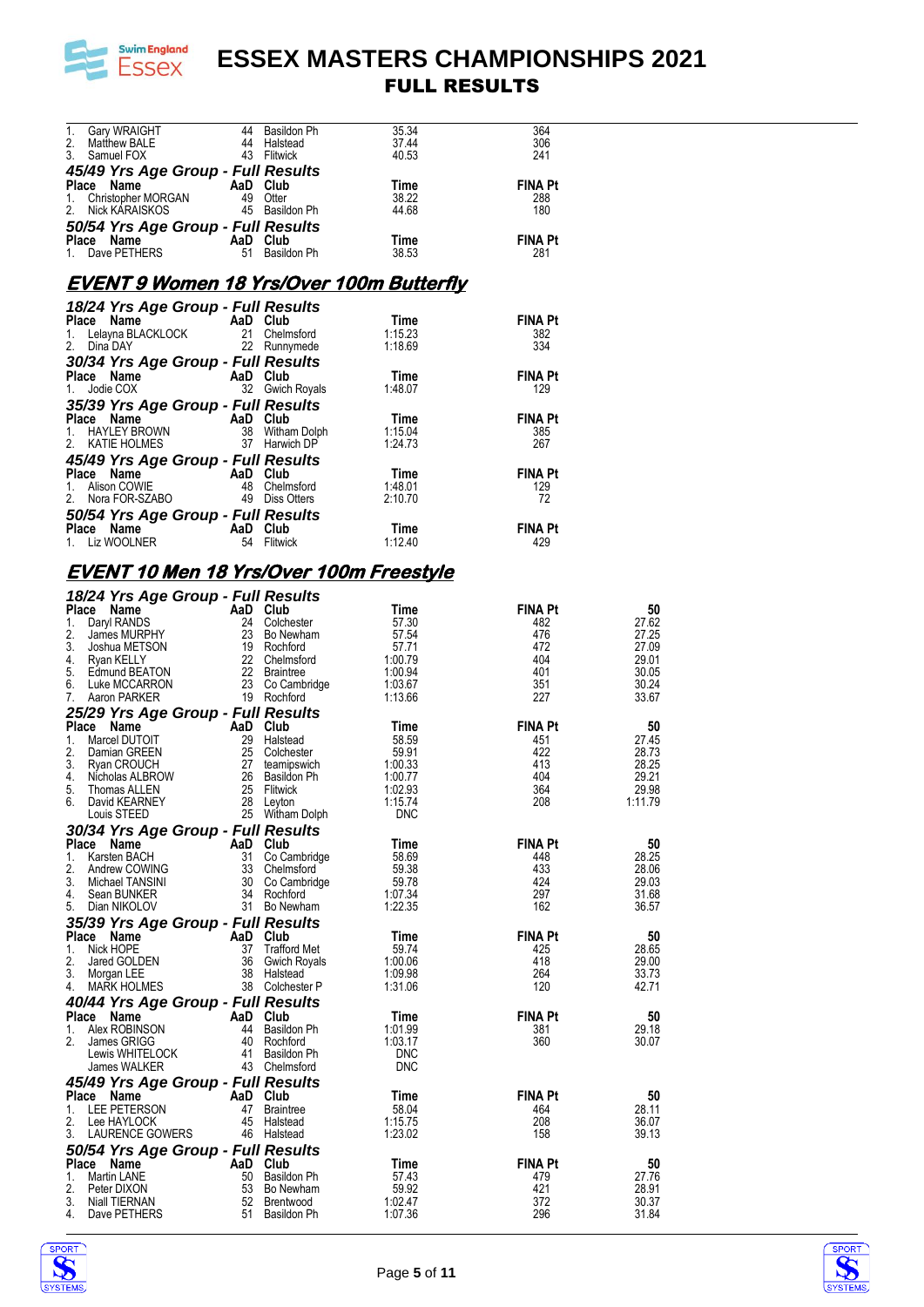

| <b>Stewart FINN</b><br>5.                        |          | 51 Rochford         | 1:08.21         | 285                   | 31.92                    |                |                |  |
|--------------------------------------------------|----------|---------------------|-----------------|-----------------------|--------------------------|----------------|----------------|--|
| 6. Michael BAWDEN                                |          | 52 Brentwood        | 1:10.61         | 257                   | 33.47                    |                |                |  |
|                                                  |          |                     |                 |                       |                          |                |                |  |
| 55/59 Yrs Age Group - Full Results               |          |                     |                 |                       |                          |                |                |  |
| Place Name<br>AaD Club                           |          |                     | Time            | <b>FINA Pt</b>        | 50                       |                |                |  |
| ralph PINEL<br>1.                                |          | 59 Bo Newham        | 1:00.64         | 407                   | 28.71                    |                |                |  |
| 2.<br>Marcel SCHOLTEN                            |          | 55 Modernian        | 1:01.98         | 381                   | 29.09                    |                |                |  |
| 3. Adam LELEAN                                   |          | 59 Diss Otters      | 1:10.34         | 260                   | 33.33                    |                |                |  |
| 60/64 Yrs Age Group - Full Results               |          |                     |                 |                       |                          |                |                |  |
|                                                  |          |                     |                 |                       |                          |                |                |  |
| Place Name                                       | AaD Club |                     | Time            | <b>FINA Pt</b>        | 50                       |                |                |  |
| Geoff BAKER<br>1.                                |          | 62 Rochford         | 1:08.07         | 287                   | 32.99                    |                |                |  |
| 2.<br>Colin CORBY                                |          | 62 Chelmsford       | 1:18.97         | 184                   | 36.03                    |                |                |  |
| 3. Nic RIVERS                                    |          | 61 Basildon Ph      | 1:27.86         | 133                   | 42.59                    |                |                |  |
|                                                  |          |                     |                 |                       |                          |                |                |  |
| 65/69 Yrs Age Group - Full Results               |          |                     |                 |                       |                          |                |                |  |
| Place Name                                       | AaD Club |                     | Time            | <b>FINA Pt</b>        | 50                       |                |                |  |
| 1. Walter GERRARD                                |          | 69 Rochford         | 1:21.80         | 165                   |                          |                |                |  |
| 80 Yrs/Over Age Group - Full Results             |          |                     |                 |                       |                          |                |                |  |
| Place Name                                       | AaD Club |                     | Time            | <b>FINA Pt</b>        | 50                       |                |                |  |
|                                                  |          |                     | 1:33.65         |                       |                          |                |                |  |
| 1. Derek GORE                                    |          | 81 Chelmsford       |                 | 110                   | 45.20                    |                |                |  |
|                                                  |          |                     |                 |                       |                          |                |                |  |
| <b>EVENT 11 Women 18 Yrs/Over 200m Freestyle</b> |          |                     |                 |                       |                          |                |                |  |
|                                                  |          |                     |                 |                       |                          |                |                |  |
| 18/24 Yrs Age Group - Full Results               |          |                     |                 |                       |                          |                |                |  |
| Place Name                                       | AaD Club |                     | <b>Time</b>     | <b>FINA Pt</b>        | 50                       | 100            | 150            |  |
|                                                  |          | 22 Diss Otters      | <b>DNC</b>      |                       |                          |                |                |  |
| Emily ROSE                                       |          |                     |                 |                       |                          |                |                |  |
| 25/29 Yrs Age Group - Full Results               |          |                     |                 |                       |                          |                |                |  |
| Place Name                                       | AaD Club |                     | Time            | <b>FINA Pt</b>        | 50                       | 100            | 150            |  |
| 1. Gemma CANNON                                  |          | 29 Felixstowe       | 2:36.47         | 351                   | 35.79                    | 1:16.02        | 1:57.42        |  |
|                                                  |          |                     |                 |                       |                          |                |                |  |
| 30/34 Yrs Age Group - Full Results               |          |                     |                 |                       |                          |                |                |  |
| Place Name                                       | AaD Club |                     | Time            | <b>FINA Pt</b>        | 50                       | 100            | 150            |  |
| 1. Ana IGLESIAS                                  |          | 33 Co Cambridge     | 2:28.59         | 410                   | 34.91                    | 1:12.71        | 1:50.59        |  |
| 2. Michelle LANE                                 |          | 34 Basildon Ph      | 2:36.43         | 351                   | 36.40                    | 1:15.71        | 1:56.32        |  |
|                                                  |          |                     |                 |                       |                          |                |                |  |
| 35/39 Yrs Age Group - Full Results               |          |                     |                 |                       |                          |                |                |  |
| Place Name                                       | AaD Club |                     | Time            | <b>FINA Pt</b>        | 50                       | 100            | 150            |  |
| Kira NEAL<br>1.                                  |          | 37 Basildon Ph      | 2:26.03         | 432                   | 33.98                    | 1:10.55        | 1:48.47        |  |
| 2. HAYLEY BROWN                                  |          | 38 Witham Dolph     | 2:32.83         | 377                   | 36.75                    | 1:15.88        | 1:54.79        |  |
| 3. KATIE HOLMES                                  |          | 37 Harwich DP       | 2:35.35         | 359                   | 34.76                    | 1:13.92        | 1:54.92        |  |
| 40/44 Yrs Age Group - Full Results               |          |                     |                 |                       |                          |                |                |  |
|                                                  |          |                     |                 |                       |                          |                |                |  |
| Place Name                                       | AaD Club |                     | Time            | <b>FINA Pt</b>        | 50                       | 100            | 150            |  |
| 1. Claire CORNWELL                               |          | 41 Rochford         | 3:08.93         | 199                   | 42.47                    | 1:30.28        | 2:19.81        |  |
| 45/49 Yrs Age Group - Full Results               |          |                     |                 |                       |                          |                |                |  |
| Place Name                                       | AaD Club |                     | Time            | <b>FINA Pt</b>        | 50                       | 100            | 150            |  |
|                                                  |          |                     |                 |                       |                          |                |                |  |
| Alex GORE<br>1.                                  |          | 48 Rochford         | 3:00.00         | 230                   |                          | 2:56.58        |                |  |
| 2. Georgina FARREN                               |          | 46 Halstead         | 3:10.00         | 196                   | 43.04                    | 1:32.55        | 2:22.56        |  |
| 50/54 Yrs Age Group - Full Results               |          |                     |                 |                       |                          |                |                |  |
| Place Name                                       | AaD Club |                     | Time            | <b>FINA Pt</b>        | 50                       | 100            | 150            |  |
|                                                  |          | 50 Thurrock         | 2:59.05         |                       |                          |                |                |  |
| Kerry WILKINS<br>1.                              |          |                     |                 | 234                   | $\overline{\phantom{a}}$ |                |                |  |
| 2. Claire BAILEY                                 |          | 52 Rochford         | 3:30.50         | 144                   | 48.25                    | 1:40.89        | 2:36.57        |  |
| 55/59 Yrs Age Group - Full Results               |          |                     |                 |                       |                          |                |                |  |
| Place Name                                       | AaD Club |                     | Time            | <b>FINA Pt</b>        | 50                       |                | 150            |  |
|                                                  |          |                     |                 |                       |                          |                |                |  |
|                                                  |          |                     |                 |                       |                          | 100            |                |  |
| 1. Hannah UECKERMANN                             |          | 58 Witham Dolph     | 2:50.40         | 272                   | 40.05                    | 1:23.92        | 2:07.85        |  |
| Donna GODDARD                                    |          | 57 Witham Dolph     | 3:25.93         | 154                   | 46.12                    | 1:37.54        | 2:32.05        |  |
|                                                  |          |                     |                 |                       |                          |                |                |  |
| 65/69 Yrs Age Group - Full Results               |          |                     |                 |                       |                          |                |                |  |
| Place Name                                       | AaD Club |                     | Time            | <b>FINA Pt</b>        | 50                       | 100            | 150            |  |
| Barbara BOXALL                                   | 66       | Romford Town        | <b>DNC</b>      |                       |                          |                |                |  |
|                                                  |          |                     |                 |                       |                          |                |                |  |
| <b>EVENT 12 Men 18 Yrs/Over 200m Freestyle</b>   |          |                     |                 |                       |                          |                |                |  |
|                                                  |          |                     |                 |                       |                          |                |                |  |
| 18/24 Yrs Age Group - Full Results               |          |                     |                 |                       |                          |                |                |  |
| Place Name                                       | AaD Club |                     | Time            | <b>FINA Pt</b>        | 50                       | 100            | 150            |  |
| 1.                                               | 24       | Colchester          | 2:07.96         | 468                   | 29.03                    | 1:02.24        | 1:36.27        |  |
| Daryl RANDS                                      |          |                     |                 |                       |                          |                |                |  |
| 2.<br>Dung HA                                    | 23       | <b>Gwich Royals</b> | 2:13.00         | 417                   | 30.35                    | 1:03.56        | 1:38.74        |  |
| 3.<br>Edmund BEATON                              |          | 22 Braintree        | 2:18.14         | 372                   | 31.49                    | 1:06.24        | 1:41.86        |  |
| 25/29 Yrs Age Group - Full Results               |          |                     |                 |                       |                          |                |                |  |
| Place Name                                       | AaD Club |                     | Time            | <b>FINA Pt</b>        | 50                       | 100            | 150            |  |
| Nicholas ALBROW<br>1.                            |          | 26 Basildon Ph      | 2:16.12         | 389                   | 30.69                    | 1:04.02        | 1:39.49        |  |
|                                                  |          |                     |                 |                       |                          |                |                |  |
| 30/34 Yrs Age Group - Full Results               |          |                     |                 |                       |                          |                |                |  |
| Place Name                                       | AaD Club |                     | <b>Time</b>     | <b>FINA Pt</b>        | 50                       | 100            | 150            |  |
| Michael TANSINI<br>1.                            |          | 30 Co Cambridge     | 2:08.11         | 466                   | 29.54                    | 1:01.98        | 1:35.42        |  |
| 2.<br>Karsten BACH                               |          | 31 Co Cambridge     | 2:11.08         | 435                   | 29.84                    | 1:03.12        | 1:37.17        |  |
|                                                  |          |                     |                 |                       |                          |                |                |  |
| 35/39 Yrs Age Group - Full Results               |          |                     |                 |                       |                          |                |                |  |
| Place Name                                       | AaD Club |                     | Time            | <b>FINA Pt</b>        | 50                       | 100            | 150            |  |
| <b>MARK HOLMES</b>                               |          | 38 Colchester P     | 3:13.45         | 135                   | 41.41                    | 1:32.14        | 2:23.69        |  |
|                                                  |          |                     |                 |                       |                          |                |                |  |
| 40/44 Yrs Age Group - Full Results               |          |                     |                 |                       |                          |                |                |  |
| Place Name                                       | AaD      | Club                | Time            | <b>FINA Pt</b>        | 50                       | 100            | 150            |  |
| James GRIGG<br>1.                                | 40       | Rochford            | 2:22.94         | 335                   | 31.81                    | 1:07.74        | 1:45.26        |  |
| 2.<br><b>Matthew BALE</b>                        | 44       | Halstead            | 2:45.13         | 217                   | 35.90                    | 1:16.25        | 2:00.08        |  |
| 3.<br>Lewis WHITELOCK                            | 41       | Basildon Ph         | 3:17.69         | 127                   | 36.01                    | 1:19.50        | 2:15.87        |  |
|                                                  |          |                     |                 |                       |                          |                |                |  |
| 45/49 Yrs Age Group - Full Results               |          |                     |                 |                       |                          |                |                |  |
| Place Name<br>Christopher MORGAN<br>1.           | AaD Club | 49 Otter            | Time<br>2:26.80 | <b>FINA Pt</b><br>310 | 50<br>34.45              | 100<br>1:12.21 | 150<br>1:50.08 |  |



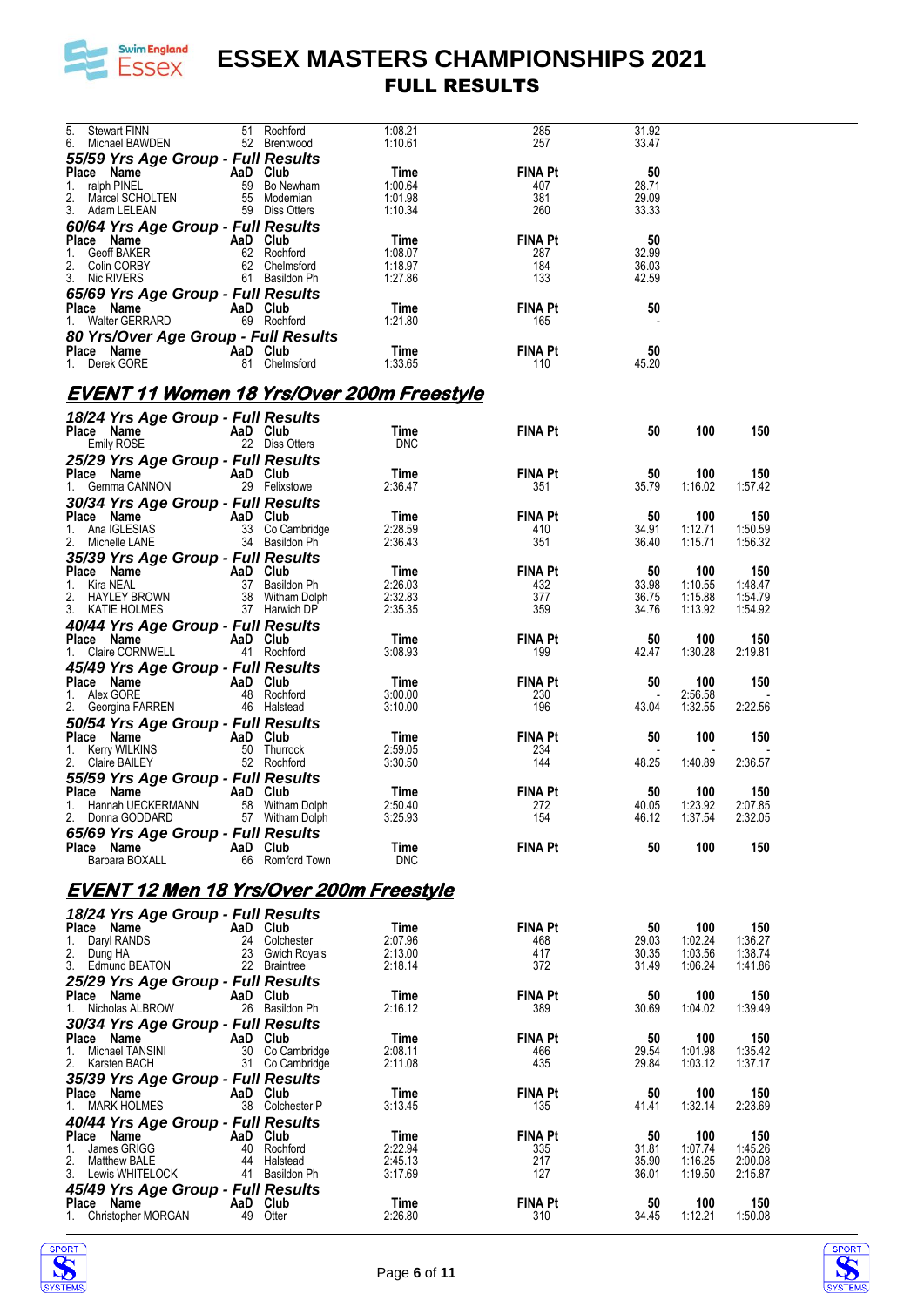

| 2.             | <b>Christopher HUNTER</b><br>3. LAURENCE GOWERS | 46<br>46 | Team Anglia<br>Halstead | 2:35.62<br>3:04.30 | 260<br>156     | 33.81<br>42.98 | 1:11.87<br>1:30.16 | 1:53.49<br>2:18.83 |  |
|----------------|-------------------------------------------------|----------|-------------------------|--------------------|----------------|----------------|--------------------|--------------------|--|
|                | 50/54 Yrs Age Group - Full Results              |          |                         |                    |                |                |                    |                    |  |
| Place          | Name                                            | AaD      | Club                    | Time               | <b>FINA Pt</b> | 50             | 100                | 150                |  |
|                | Peter DIXON                                     | 53       | Bo Newham               | 2:09.82            | 448            | 30.40          | 1:03.58            | 1:37.17            |  |
| 2.             | Niall TIERNAN                                   | 52       | Brentwood               | 2:20.54            | 353            | 31.79          | 1:06.95            | 1:43.87            |  |
| 3 <sub>1</sub> | Dave PETHERS                                    | 51       | Basildon Ph             | 2:27.25            | 307            | 32.69          | 1:10.20            | 1:49.18            |  |
| 4.             | Michael BAWDEN                                  | 52       | Brentwood               | 2:39.08            | 243            | 36.01          | 1:16.49            | 1:58.62            |  |
|                | 55/59 Yrs Age Group - Full Results              |          |                         |                    |                |                |                    |                    |  |
|                | Place Name                                      |          | AaD Club                | Time               | <b>FINA Pt</b> | 50             | 100                | 150                |  |
|                | 1. ralph PINEL                                  | 59       | Bo Newham               | 2:16.03            | 389            | 31.94          | 1:06.09            | 1:40.96            |  |
|                | 60/64 Yrs Age Group - Full Results              |          |                         |                    |                |                |                    |                    |  |
|                | Place Name                                      |          | AaD Club                | Time               | <b>FINA Pt</b> | 50             | 100                | 150                |  |
|                | 1. Colin CORBY                                  | 62       | Chelmsford              | 3:10.00            | 143            | 39.89          |                    |                    |  |
|                | 80 Yrs/Over Age Group - Full Results            |          |                         |                    |                |                |                    |                    |  |
|                | Place Name                                      |          | AaD Club                | Time               | <b>FINA Pt</b> | 50             | 100                | 150                |  |
|                | Derek GORE                                      | 81       | Chelmsford              | 3:32.03            | 102            | 49.37          | 1:43.85            | 2:39.01            |  |

### **EVENT 13 Women 18 Yrs/Over 50m Backstroke**

| 18/24 Yrs Age Group - Full Results                                                                                                                                                                 |             |                         |                |
|----------------------------------------------------------------------------------------------------------------------------------------------------------------------------------------------------|-------------|-------------------------|----------------|
| Place Name<br>1. Lelayna BLACKLOCK<br>2. Amber HEAD<br>3. Alice WARD<br>4. Holly ALBROW<br>5. Holly BOCKING<br>5. Holly BOCKING<br>7. 20 Colchester P                                              |             | Time                    | <b>FINA Pt</b> |
|                                                                                                                                                                                                    | Chelmsford  | 33.82                   | 437            |
|                                                                                                                                                                                                    |             | 36.30<br>40.09<br>41.77 | 353            |
|                                                                                                                                                                                                    |             |                         | 262            |
|                                                                                                                                                                                                    |             |                         | 232            |
|                                                                                                                                                                                                    |             | 52.11                   | 119            |
| 5. Holly BUUNING<br>25/29 Yrs Age Group - Full Results<br>AaD Club                                                                                                                                 |             |                         |                |
| <b>Place Name (2008)</b><br>1. Lauren FLIGHT (27 Colchester                                                                                                                                        |             | Time                    | <b>FINA Pt</b> |
|                                                                                                                                                                                                    |             | 35.80                   | 368            |
| 30/34 Yrs Age Group - Full Results                                                                                                                                                                 |             |                         |                |
|                                                                                                                                                                                                    |             | Time                    | <b>FINA Pt</b> |
| <b>Place Name And AaD Club</b><br>1. Holly OFFORD 33 Basildon Ph                                                                                                                                   |             | 43.37                   | 207            |
| <b>45/49 Yrs Age Group - Full Results<br/> Place Name AaD Club<br/> 1. Emma CARTWRIGHT 47 Bo Waltham F 37.61<br/> 2. Lyndsey DORRINGTON 45 Brentwood 41.19<br/> 3. Alex GORE 48 Rochford 42.22</b> |             |                         |                |
|                                                                                                                                                                                                    |             |                         | <b>FINA Pt</b> |
|                                                                                                                                                                                                    |             |                         | 317            |
|                                                                                                                                                                                                    |             |                         | 242            |
|                                                                                                                                                                                                    |             |                         | 224            |
| <b>50/54 Yrs Age Group - Full Results<br/> Place Name AaD Club Time<br/> 1. Katrina FARRALL 51 Basildon Ph 37.19<br/> 2. Lucy ROBINSON 50 Witham Dolph 42.29</b>                                   |             |                         |                |
|                                                                                                                                                                                                    |             |                         | <b>FINA Pt</b> |
|                                                                                                                                                                                                    |             |                         | 328            |
|                                                                                                                                                                                                    |             |                         | 223            |
| 55/59 Yrs Age Group - Full Results<br>Place Name AaD Club Time                                                                                                                                     |             |                         |                |
| <b>Place Name 4aD Club Time</b><br>1. Hannah UECKERMANN 58 Witham Dolph 43.98<br>2. Ann HART 57 Basildon Ph 47.67                                                                                  |             |                         | <b>FINA Pt</b> |
|                                                                                                                                                                                                    |             |                         | 198            |
|                                                                                                                                                                                                    |             |                         | 156            |
|                                                                                                                                                                                                    |             |                         |                |
| <b>60/64 Yrs Age Group - Full Results<br/>Place Name AaD Club<br/>1. Eileen LUTHER 63 Rochford</b>                                                                                                 |             | Time                    | <b>FINA Pt</b> |
|                                                                                                                                                                                                    |             | 39.91                   | 266            |
|                                                                                                                                                                                                    |             |                         |                |
| 1. Eileen Luimer<br>65/69 Yrs Age Group - Full Results<br>Place Name AaD Club<br>68 Rochford                                                                                                       |             | Time                    | <b>FINA Pt</b> |
|                                                                                                                                                                                                    |             | 48.38                   | 149            |
| 1. VIVIED VILLIS<br><b>70/74 Yrs Age Group - Full Results</b><br>AaD Club                                                                                                                          |             |                         |                |
|                                                                                                                                                                                                    |             | Time                    | <b>FINA Pt</b> |
| N<br>M<br>T <sub>0</sub> Diss C<br>1. Sally LELEAN                                                                                                                                                 | Diss Otters | 57.30                   | 89             |
|                                                                                                                                                                                                    |             |                         |                |

### **EVENT 14 Men 18 Yrs/Over 100m Breaststroke**

| 18/24 Yrs Age Group - Full Results      |          |                     |            |                |       |
|-----------------------------------------|----------|---------------------|------------|----------------|-------|
| Place Name                              | AaD Club |                     | Time       | <b>FINA Pt</b> | 50    |
| 1. Daryl RANDS                          | 24       | Colchester          | 1:10.17    | 497            | 33.62 |
| 25/29 Yrs Age Group - Full Results      |          |                     |            |                |       |
| Place Name                              | AaD Club |                     | Time       | <b>FINA Pt</b> | 50    |
| Martin POTTS<br>1.                      | 27       | Co Cambridge        | 1:14.27    | 419            | 34.44 |
| 2.<br>Reece PARKER                      | 26       | Bo Newham           | 1:16.21    | 388            | 35.78 |
| 3.<br><b>Connor SPICER</b>              | 25       | Brentwood           | 1:18.58    | 354            | 37.17 |
| 4.<br>Damian GREEN                      | 25       | Colchester          | 1:19.23    | 345            | 37.64 |
| 5. Thomas ALLEN                         | 25       | Flitwick            | 1:22.93    | 301            | 39.18 |
| David KEARNEY<br>6.                     | 28       | Leyton              | 1:27.48    | 256            | 40.81 |
| 30/34 Yrs Age Group - Full Results      |          |                     |            |                |       |
| Place Name                              | AaD Club |                     | Time       | <b>FINA Pt</b> | 50    |
| Michael BAKER<br>1.                     |          | 31 Rochford         | 1:26.22    | 268            | 40.37 |
| 35/39 Yrs Age Group - Full Results      |          |                     |            |                |       |
| <b>Example 2</b> AaD Club<br>Place Name |          |                     | Time       | <b>FINA Pt</b> | 50    |
| Jared GOLDEN                            | 36       | <b>Gwich Royals</b> | 1:14.05    | 423            | 34.60 |
| 40/44 Yrs Age Group - Full Results      |          |                     |            |                |       |
| Name<br>Place                           | AaD Club |                     | Time       | <b>FINA Pt</b> | 50    |
| Gary WRAIGHT<br>1.                      |          | 44 Basildon Ph      | 1:20.21    | 333            | 36.91 |
| 2.<br>Samuel FOX                        |          | 43 Flitwick         | 1:25.90    | 271            | 40.94 |
| Lewis WHITELOCK                         | 41       | Basildon Ph         | <b>DNC</b> |                |       |



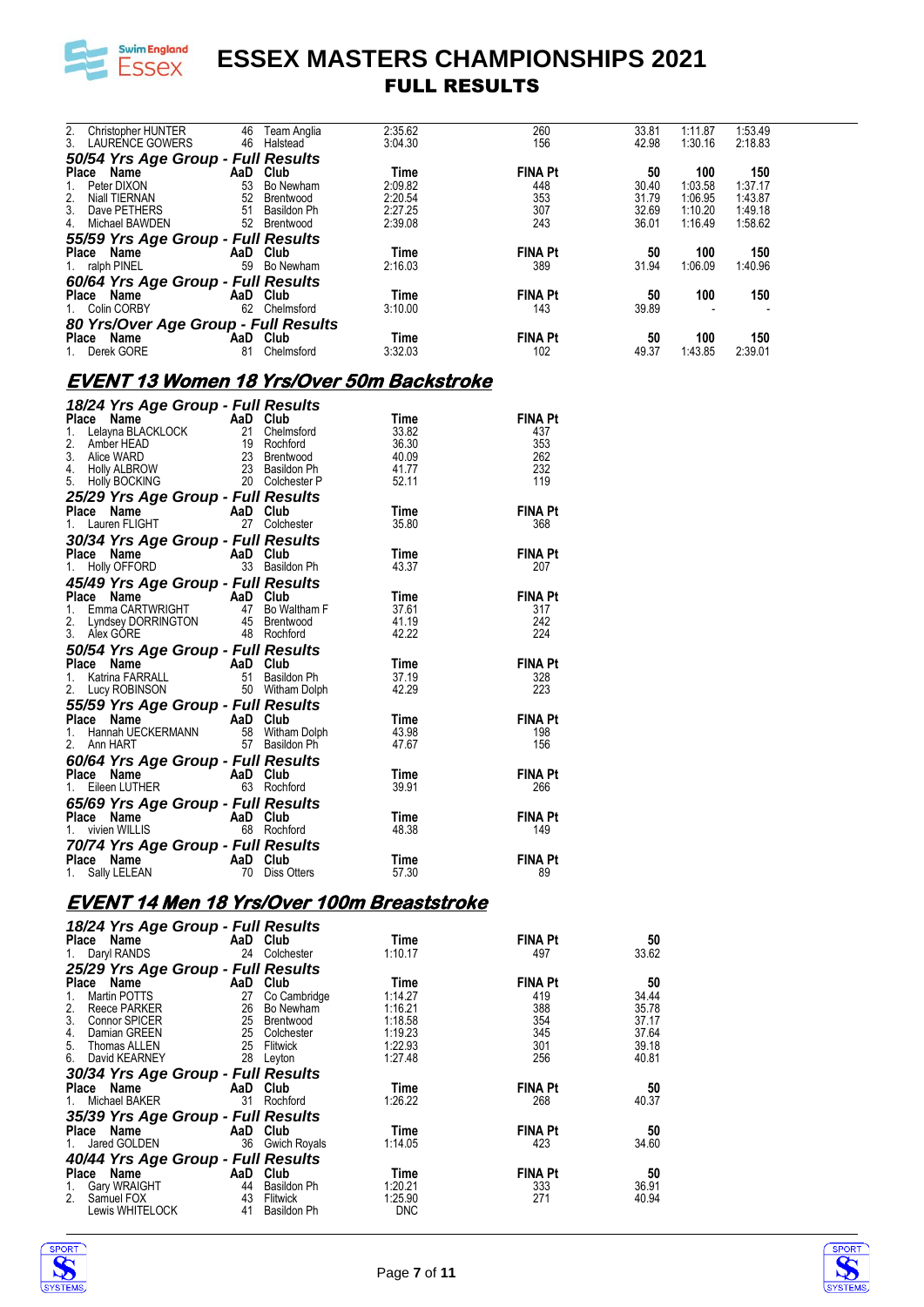

| 45/49 Yrs Age Group - Full Results                                                                                                                                                                                                                                                        |          |                               |                                          |                       |                |
|-------------------------------------------------------------------------------------------------------------------------------------------------------------------------------------------------------------------------------------------------------------------------------------------|----------|-------------------------------|------------------------------------------|-----------------------|----------------|
| riace Name<br>1. LEE PETERSON AaD Club<br>2. Christopher Manuel Age Club                                                                                                                                                                                                                  |          | 47 Braintree                  | Time<br>1:09.59                          | FINA Pt<br>510        | 50<br>33.01    |
| Christopher MORGAN 49 Otter<br>2.                                                                                                                                                                                                                                                         |          |                               | 1:24.82                                  | 281                   | 41.12          |
|                                                                                                                                                                                                                                                                                           |          |                               |                                          |                       |                |
|                                                                                                                                                                                                                                                                                           |          |                               | Time                                     | <b>FINA Pt</b>        | 50             |
|                                                                                                                                                                                                                                                                                           |          |                               | 1:17.46<br>1:17.46<br>1:29.41<br>1:46.19 | 370<br>240            | 35.97<br>41.54 |
| <b>55/59 Yrs Age Group - Full Results<br/> Place Name AaD Club<br/> 1. Marcel SCHOLTEN 55 Modernian<br/> 2. Adam LELEAN 59 Diss Otters<br/> 3. DAVID PARKER 58 Witham Dolph</b>                                                                                                           |          |                               |                                          | 143                   | 50.35          |
| <u>EVENT 15 Women 18 Yrs/Over 50m Butterfly</u>                                                                                                                                                                                                                                           |          |                               |                                          |                       |                |
|                                                                                                                                                                                                                                                                                           |          |                               |                                          |                       |                |
| 18/24 Yrs Age Group - Full Results<br>To 24 Trs Age Group - Fun Results<br>Place Name<br>1. Dina DAY<br>2. Holly ALBROW<br>2. Bosidon Ph<br>3. Stephanie RICE<br>4. Brooke TINNISWOOD<br>21 Filtwick<br>25/29 Yrs Age Group - Full Results<br>Place Name<br>1. Lauren FLIGHT<br>1. Lauren |          |                               | Time                                     | <b>FINA Pt</b>        |                |
|                                                                                                                                                                                                                                                                                           |          |                               | 31.68                                    | 455                   |                |
|                                                                                                                                                                                                                                                                                           |          |                               | ەبىر<br>40.54<br>42.02                   | 217<br>195            |                |
|                                                                                                                                                                                                                                                                                           |          |                               | 43.17                                    | 180                   |                |
|                                                                                                                                                                                                                                                                                           |          |                               |                                          |                       |                |
|                                                                                                                                                                                                                                                                                           |          |                               | Time<br>35.80                            | <b>FINA Pt</b><br>315 |                |
|                                                                                                                                                                                                                                                                                           |          |                               |                                          |                       |                |
| <b>30/34 Yrs Age Group - Full Results<br/>Place Name AaD Club<br/>1. Jodie COX 32 Gwich Royals</b>                                                                                                                                                                                        |          |                               | Time                                     | <b>FINA Pt</b>        |                |
|                                                                                                                                                                                                                                                                                           |          |                               | 47.17                                    | 138                   |                |
| 35/39 Yrs Age Group - Full Results<br>Place Name AaD Club<br>1. HAYLEY BROWN 38 Witham Dolph<br>2. KATIE HOLMES 37 Harwich DP                                                                                                                                                             |          |                               |                                          |                       |                |
|                                                                                                                                                                                                                                                                                           |          |                               | Time<br>33.37                            | <b>FINA Pt</b><br>389 |                |
|                                                                                                                                                                                                                                                                                           |          |                               | 34.53                                    | 351                   |                |
| <b>40/44 Yrs Age Group - Full Results<br/>Place Name AaD Club<br/>1. Catherine MARKWELL 40 East Anglian<br/>Sally DEVERILL 41 Basildon Ph<br/>41 Basildon Ph</b>                                                                                                                          |          |                               |                                          |                       |                |
|                                                                                                                                                                                                                                                                                           |          |                               | Time                                     | <b>FINA Pt</b>        |                |
|                                                                                                                                                                                                                                                                                           |          |                               | 32.77<br><b>DNC</b>                      | 411                   |                |
| <b>45/49 Yrs Age Group - Full Results<br/> Place Name AaD Club<br/> 1. Emma CARTWRIGHT 47 Bo Waltham F<br/> 2. Alex GORE 48 Rochford<br/> 3. Nora FOR-SZABO 49 Diss Otters</b>                                                                                                            |          |                               |                                          |                       |                |
|                                                                                                                                                                                                                                                                                           |          |                               | Time                                     | <b>FINA Pt</b>        |                |
|                                                                                                                                                                                                                                                                                           |          |                               | 38.29<br>40.51                           | 258<br>217            |                |
|                                                                                                                                                                                                                                                                                           |          |                               | 46.32                                    | 145                   |                |
| <b>50/54 Yrs Age Group - Full Results<br/> Place Name AaD Club<br/> 1. Liz WOOLNER 54 Flitwick<br/> 2. Amanda GOODMAN 51 Basildon Ph</b>                                                                                                                                                  |          |                               |                                          |                       |                |
|                                                                                                                                                                                                                                                                                           |          |                               | Time                                     | <b>FINA Pt</b>        |                |
|                                                                                                                                                                                                                                                                                           |          |                               | 31.77<br>38.59                           | 451<br>252            |                |
| 1. Liz WOOLINER<br>2. Amanda GOODMAN<br>55/59 Yrs Age Group - Full Results<br>Place Name<br>1. Deb MATLESS<br>60/64 Yrs Age Group - Full Results<br>Blace Name<br>AaD Club<br>AaD Club<br>63 Rochford                                                                                     |          |                               |                                          |                       |                |
|                                                                                                                                                                                                                                                                                           |          |                               | Time                                     | <b>FINA Pt</b>        |                |
|                                                                                                                                                                                                                                                                                           |          |                               | 34.27                                    | 360                   |                |
|                                                                                                                                                                                                                                                                                           |          |                               | Time                                     | <b>FINA Pt</b>        |                |
|                                                                                                                                                                                                                                                                                           |          |                               | 39.49                                    | 235                   |                |
| 65/69 Yrs Age Group - Full Results                                                                                                                                                                                                                                                        |          |                               |                                          |                       |                |
| Place Name AaD Club<br>1. vivien WILLIS 68 Rochfi                                                                                                                                                                                                                                         |          | 68 Rochford                   | Time<br>45.44                            | <b>FINA Pt</b><br>154 |                |
|                                                                                                                                                                                                                                                                                           |          |                               |                                          |                       |                |
| EVENT 16 Men 18 Yrs/Over 100m Backstroke                                                                                                                                                                                                                                                  |          |                               |                                          |                       |                |
| 18/24 Yrs Age Group - Full Results                                                                                                                                                                                                                                                        |          |                               |                                          |                       |                |
| Place Name                                                                                                                                                                                                                                                                                | AaD Club |                               | Time                                     | <b>FINA Pt</b>        | 50             |
| 1.<br>Ryan KELLY<br>2.<br>Edmund BEATON                                                                                                                                                                                                                                                   |          | 22 Chelmsford<br>22 Braintree | 1:02.03<br>1:15.26                       | 489<br>273            | 29.93<br>36.94 |
| 25/29 Yrs Age Group - Full Results                                                                                                                                                                                                                                                        |          |                               |                                          |                       |                |
| Place Name                                                                                                                                                                                                                                                                                | AaD Club |                               | Time                                     | FINA Pt               | 50             |
| 1.<br>Thomas ALLEN<br>2.<br>David KEARNEY                                                                                                                                                                                                                                                 |          | 25 Flitwick<br>28 Leyton      | 1:11.74<br>1:18.76                       | 316<br>239            | 35.18<br>37.85 |
| 40/44 Yrs Age Group - Full Results                                                                                                                                                                                                                                                        |          |                               |                                          |                       |                |
| Place Name                                                                                                                                                                                                                                                                                | AaD Club |                               | Time                                     | FINA Pt               | 50             |
| James GRIGG<br>1.                                                                                                                                                                                                                                                                         |          | 40 Rochford                   | 1:13.08                                  | 299                   | 35.05          |
| 45/49 Yrs Age Group - Full Results                                                                                                                                                                                                                                                        |          |                               |                                          |                       |                |
| Place Name<br>1.<br>Christopher MORGAN                                                                                                                                                                                                                                                    | AaD Club | 49 Otter                      | Time<br>1:19.25                          | FINA Pt<br>234        | 50<br>40.01    |
| 2.<br>Christopher HUNTER                                                                                                                                                                                                                                                                  |          | 46 Team Anglia                | 1:20.45                                  | 224                   | 40.99          |
| 50/54 Yrs Age Group - Full Results                                                                                                                                                                                                                                                        |          |                               |                                          |                       |                |
| Place Name                                                                                                                                                                                                                                                                                |          | AaD Club                      | Time                                     | <b>FINA Pt</b>        | 50             |
| 1.<br>Peter DIXON<br>55/59 Yrs Age Group - Full Results                                                                                                                                                                                                                                   |          | 53 Bo Newham                  | 1:10.52                                  | 333                   | 34.42          |
| Place Name                                                                                                                                                                                                                                                                                | AaD Club |                               | Time                                     | <b>FINA Pt</b>        | 50             |
| Adam LELEAN<br>1.                                                                                                                                                                                                                                                                         |          | 59 Diss Otters                | 1:31.08                                  | 154                   | 44.22          |
| 65/69 Yrs Age Group - Full Results                                                                                                                                                                                                                                                        |          |                               |                                          |                       |                |
| Place Name<br><b>Walter GERRARD</b><br>1.                                                                                                                                                                                                                                                 | AaD Club | 69 Rochford                   | Time<br>1:39.52                          | FINA Pt<br>118        | 50<br>47.06    |
| 80 Yrs/Over Age Group - Full Results                                                                                                                                                                                                                                                      |          |                               |                                          |                       |                |
| Place Name                                                                                                                                                                                                                                                                                |          | AaD Club                      | Time                                     | <b>FINA Pt</b>        | 50             |
| Derek GORE<br>1.                                                                                                                                                                                                                                                                          |          | 81 Chelmsford                 | 1:58.66                                  | 69                    | 58.49          |



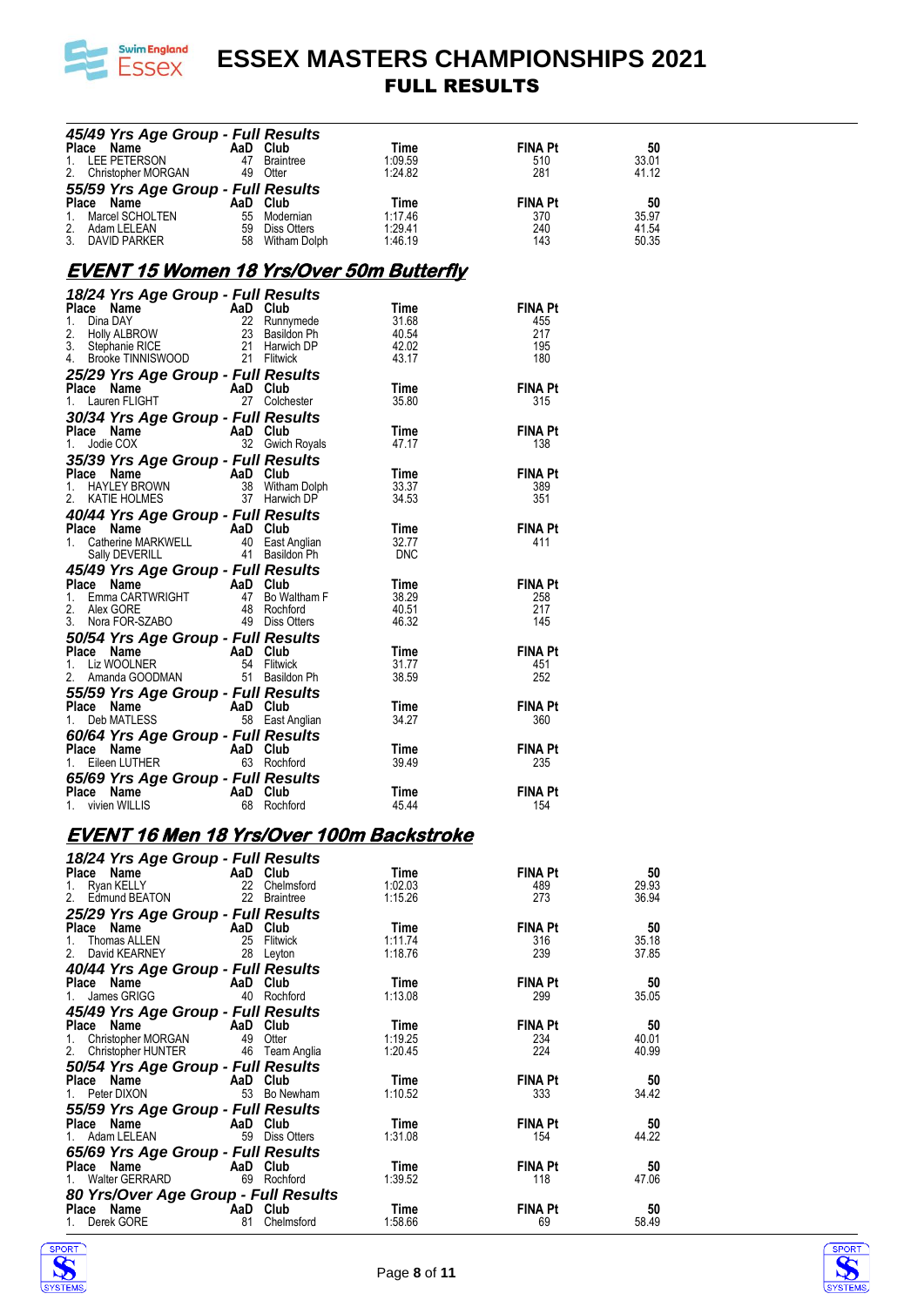

### **EVENT 17 Women 18 Yrs/Over 100m IM**

| 18/24 Yrs Age Group - Full Results<br>Place Name<br>1. Lucy JESSOP 21 Brentwood 1:11.67<br>2. Amber HEAD 19 Rochford 1:13.99<br>3. Dina DAY 22 Runnymede 1:13.99<br>3. Dina DAY 22 Runnymede 1:14.63<br>5. Alice WARD 23 Brentwood 1:15.43               |    |                                |                |                |    |
|----------------------------------------------------------------------------------------------------------------------------------------------------------------------------------------------------------------------------------------------------------|----|--------------------------------|----------------|----------------|----|
|                                                                                                                                                                                                                                                          |    |                                |                | <b>FINA Pt</b> | 50 |
|                                                                                                                                                                                                                                                          |    |                                |                | 490<br>445     |    |
|                                                                                                                                                                                                                                                          |    |                                |                | 434            |    |
|                                                                                                                                                                                                                                                          |    |                                |                | 420            |    |
|                                                                                                                                                                                                                                                          |    |                                |                | 295            |    |
|                                                                                                                                                                                                                                                          |    |                                |                | 222<br>208     |    |
|                                                                                                                                                                                                                                                          |    |                                |                | 177            |    |
| <b>25/29 Yrs Age Group - Full Results<br/> Place Name AaD Club 1. Cecilia JUDMANN 29 Co Cambridge 1:27.64</b>                                                                                                                                            |    |                                |                |                |    |
|                                                                                                                                                                                                                                                          |    |                                |                | <b>FINA Pt</b> | 50 |
|                                                                                                                                                                                                                                                          |    |                                |                | 268            |    |
|                                                                                                                                                                                                                                                          |    |                                |                |                |    |
|                                                                                                                                                                                                                                                          |    |                                |                | <b>FINA Pt</b> | 50 |
| 1. Cecilia JUDMANN 29 Co Cambridge<br>30/34 Yrs Age Group - Full Results<br>Place Name Cambre 2010<br>35/39 Yrs Age Group - Full Results<br>35/39 Yrs Age Group - Full Results<br>Place Name AaD Club Time<br>1. KATIE HOLMES 37 Harwich                 |    |                                |                | 438            |    |
|                                                                                                                                                                                                                                                          |    |                                |                | <b>FINA Pt</b> | 50 |
|                                                                                                                                                                                                                                                          |    |                                |                | 393            |    |
|                                                                                                                                                                                                                                                          |    |                                |                | 368            |    |
|                                                                                                                                                                                                                                                          |    |                                |                |                |    |
|                                                                                                                                                                                                                                                          |    |                                |                | <b>FINA Pt</b> | 50 |
|                                                                                                                                                                                                                                                          |    |                                |                | 267            |    |
|                                                                                                                                                                                                                                                          |    |                                |                | 220<br>219     |    |
|                                                                                                                                                                                                                                                          |    |                                |                | 168            |    |
|                                                                                                                                                                                                                                                          |    |                                |                |                |    |
|                                                                                                                                                                                                                                                          |    |                                |                |                |    |
|                                                                                                                                                                                                                                                          |    |                                |                | <b>FINA Pt</b> | 50 |
|                                                                                                                                                                                                                                                          |    |                                |                | 311            |    |
| <b>55/59 Yrs Age Group - Full Results<br/> Place Name AaD Club Time Time FINA Pt<br/> 1. Ann HART 57 Basildon Ph 1.45.22</b> 154                                                                                                                         |    |                                |                |                |    |
|                                                                                                                                                                                                                                                          |    |                                |                |                | 50 |
|                                                                                                                                                                                                                                                          |    |                                |                |                |    |
| <u>EVENT 18 Men 18 Yrs/Over 50m Freestyle</u>                                                                                                                                                                                                            |    |                                |                |                |    |
| 18/24 Yrs Age Group - Full Results<br>Thece Name<br>1. Daryl RANDS<br>24 Colchester<br>25.582<br>3. James MURPHY<br>27 Colchester<br>28 Sumes MURPHY<br>27 Colchester<br>4. Ryan KELLY<br>5. Edmund BEATON<br>6. Aaron PARKER<br>27.07<br>5. Edmund BEAT |    |                                |                |                |    |
|                                                                                                                                                                                                                                                          |    |                                |                |                |    |
|                                                                                                                                                                                                                                                          |    |                                |                | FINA Pt<br>495 |    |
|                                                                                                                                                                                                                                                          |    |                                |                | 481            |    |
|                                                                                                                                                                                                                                                          |    |                                |                | 466            |    |
|                                                                                                                                                                                                                                                          |    |                                |                | - 417          |    |
|                                                                                                                                                                                                                                                          |    |                                |                | 362<br>257     |    |
|                                                                                                                                                                                                                                                          |    |                                |                |                |    |
|                                                                                                                                                                                                                                                          |    |                                |                | <b>FINA Pt</b> |    |
|                                                                                                                                                                                                                                                          |    |                                |                | 477            |    |
|                                                                                                                                                                                                                                                          |    |                                |                | 449            |    |
|                                                                                                                                                                                                                                                          |    |                                |                | 407            |    |
|                                                                                                                                                                                                                                                          |    |                                |                | 380            |    |
| 28 Leyton                                                                                                                                                                                                                                                |    |                                |                | 361<br>308     |    |
| 6.<br>30/34 Yrs Age Group - Full Results                                                                                                                                                                                                                 |    |                                |                |                |    |
| Place Name                                                                                                                                                                                                                                               |    | AaD Club                       | Time           | <b>FINA Pt</b> |    |
| Andrew COWING<br>1.                                                                                                                                                                                                                                      |    | 33 Chelmsford                  | 26.76          | 432            |    |
| 2.<br>Dian NIKOLOV                                                                                                                                                                                                                                       |    | 31 Bo Newham                   | 35.05          | 192            |    |
| 35/39 Yrs Age Group - Full Results                                                                                                                                                                                                                       |    |                                |                |                |    |
| Place Name                                                                                                                                                                                                                                               |    | AaD Club                       | Time           | <b>FINA Pt</b> |    |
| Jared GOLDEN<br>1.<br>2.<br>Morgan LEE                                                                                                                                                                                                                   |    | 36 Gwich Royals<br>38 Halstead | 27.78<br>30.29 | 386<br>298     |    |
| 3.<br><b>MARK HOLMES</b>                                                                                                                                                                                                                                 |    | 38 Colchester P                | 37.52          | 156            |    |
| 40/44 Yrs Age Group - Full Results                                                                                                                                                                                                                       |    |                                |                |                |    |
| Place Name                                                                                                                                                                                                                                               |    | AaD Club                       | Time           | <b>FINA Pt</b> |    |
| 1.<br>Gary WRAIGHT                                                                                                                                                                                                                                       | 44 | Basildon Ph                    | 27.91          | 381            |    |
| 2.<br>Alex ROBINSON                                                                                                                                                                                                                                      |    | 44 Basildon Ph                 | 28.09          | 374            |    |
| 3.<br>James GRIGG<br>4.                                                                                                                                                                                                                                  |    | 40 Rochford<br>43 Flitwick     | 28.76<br>29.95 | 348<br>308     |    |
| Samuel FOX<br>5.<br>Matthew BALE                                                                                                                                                                                                                         |    | 44 Halstead                    | 33.21          | 226            |    |
| Lewis WHITELOCK<br>6.                                                                                                                                                                                                                                    |    | 41 Basildon Ph                 | 34.53          | 201            |    |
| 45/49 Yrs Age Group - Full Results                                                                                                                                                                                                                       |    |                                |                |                |    |
| Place Name                                                                                                                                                                                                                                               |    | AaD Club                       | Time           | <b>FINA Pt</b> |    |
| 1. Lee HAYLOCK                                                                                                                                                                                                                                           |    | 45 Halstead                    | 31.90          | 255            |    |
| 2.<br>Christopher MORGAN                                                                                                                                                                                                                                 |    | 49 Otter                       | 32.49          | 241            |    |
| 50/54 Yrs Age Group - Full Results<br>Place Name                                                                                                                                                                                                         |    | AaD Club                       |                | <b>FINA Pt</b> |    |
| Martin LANE<br>1.                                                                                                                                                                                                                                        |    | 50 Basildon Ph                 | Time<br>25.57  | 495            |    |
| 2.<br>Niall TIERNAN                                                                                                                                                                                                                                      |    | 52 Brentwood                   |                |                |    |
|                                                                                                                                                                                                                                                          |    |                                | 28.55          | 356            |    |
| 3.<br><b>Stewart FINN</b>                                                                                                                                                                                                                                | 51 | Rochford                       | 30.75          | 285            |    |
| 4.<br>Michael BAWDEN                                                                                                                                                                                                                                     |    | 52 Brentwood                   | 31.97          | 253            |    |



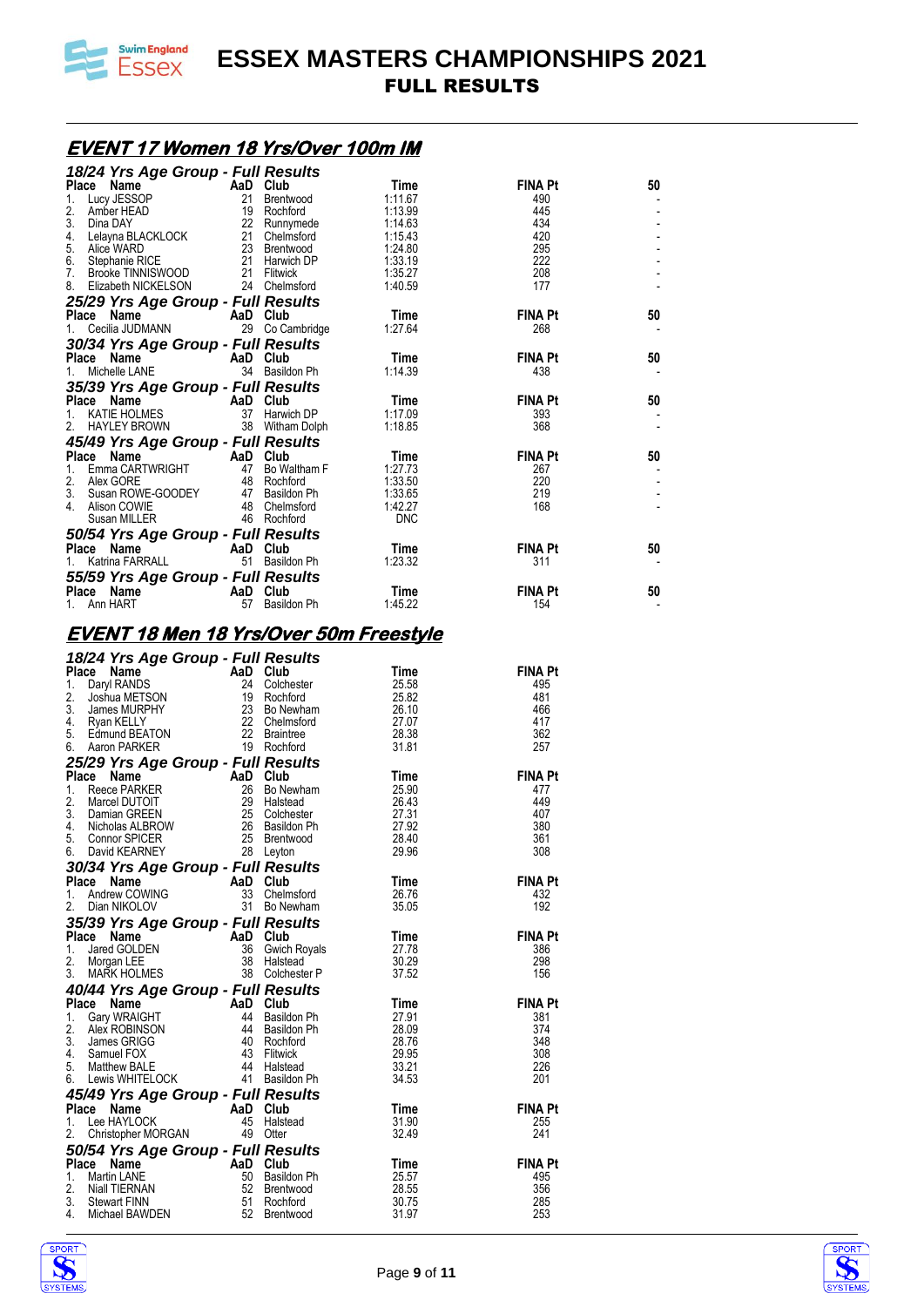

| 55/59 Yrs Age Group - Full Results<br>Time<br>1. Marcel SCHOLTEN<br>1. Marcel SCHOLTEN<br>1. Marcel SCHOLTEN<br>3. DAVID PARKER<br>55 Notemian<br>55 Notemian<br>27.83<br>3. DAVID PARKER<br>56 Witham Dolph<br>41.78<br>60/64 Yrs Age Group - Full Re             |          |                             |                                                    |                       |                |
|--------------------------------------------------------------------------------------------------------------------------------------------------------------------------------------------------------------------------------------------------------------------|----------|-----------------------------|----------------------------------------------------|-----------------------|----------------|
|                                                                                                                                                                                                                                                                    |          |                             |                                                    | <b>FINA Pt</b><br>394 |                |
|                                                                                                                                                                                                                                                                    |          |                             |                                                    | 384                   |                |
|                                                                                                                                                                                                                                                                    |          |                             |                                                    | 113                   |                |
|                                                                                                                                                                                                                                                                    |          |                             |                                                    | <b>FINA Pt</b>        |                |
|                                                                                                                                                                                                                                                                    |          |                             |                                                    | 254                   |                |
|                                                                                                                                                                                                                                                                    |          |                             |                                                    | 213                   |                |
|                                                                                                                                                                                                                                                                    |          |                             |                                                    | 162                   |                |
|                                                                                                                                                                                                                                                                    |          |                             |                                                    | <b>FINA Pt</b>        |                |
|                                                                                                                                                                                                                                                                    |          |                             |                                                    | 195                   |                |
|                                                                                                                                                                                                                                                                    |          |                             |                                                    |                       |                |
|                                                                                                                                                                                                                                                                    |          |                             |                                                    | <b>FINA Pt</b><br>108 |                |
|                                                                                                                                                                                                                                                                    |          |                             |                                                    |                       |                |
|                                                                                                                                                                                                                                                                    |          |                             | <u>EVENT 19 Women 18 Yrs/Over 50m Breaststroke</u> |                       |                |
| 18/24 Yrs Age Group - Full Results<br>1. Jessica AYLING 20 Brentwood 32.37<br>2. Lucy JESSOP 21 Brentwood 37.52<br>3. Amber HEAD 19 Rochford 37.73<br>4. Hannah GOLD 20 Brentwood 42.68<br>5. Alice WARD 20 Brentwood 42.68<br>5. Elizabet                         |          |                             |                                                    |                       |                |
|                                                                                                                                                                                                                                                                    |          |                             |                                                    | <b>FINA Pt</b>        |                |
|                                                                                                                                                                                                                                                                    |          |                             |                                                    | 686                   |                |
|                                                                                                                                                                                                                                                                    |          |                             |                                                    | 441<br>- 433          |                |
|                                                                                                                                                                                                                                                                    |          |                             |                                                    | - 299                 |                |
|                                                                                                                                                                                                                                                                    |          |                             |                                                    | 226<br>$\frac{1}{2}$  |                |
|                                                                                                                                                                                                                                                                    |          |                             |                                                    | 117                   |                |
|                                                                                                                                                                                                                                                                    |          |                             |                                                    |                       |                |
|                                                                                                                                                                                                                                                                    |          |                             |                                                    | <b>FINA Pt</b><br>341 |                |
|                                                                                                                                                                                                                                                                    |          |                             |                                                    | 246                   |                |
| 2. Chioe DRAKE<br>30/34 Yrs Age Group - Full Results<br>Place Name<br>1. Holly OFFORD<br>1. Holly OFFORD<br>2. Eleanor MCDAVIS<br>2. Eleanor MCDAVIS<br>33 Basildon Ph<br>46.83<br>35/39 Yrs Age Group - Full Results<br>Hace Name<br>AaD Club<br>52.0             |          |                             |                                                    |                       |                |
|                                                                                                                                                                                                                                                                    |          |                             |                                                    | <b>FINA Pt</b>        |                |
|                                                                                                                                                                                                                                                                    |          |                             |                                                    | 226<br>165            |                |
|                                                                                                                                                                                                                                                                    |          |                             |                                                    |                       |                |
|                                                                                                                                                                                                                                                                    |          |                             |                                                    | <b>FINA Pt</b>        |                |
|                                                                                                                                                                                                                                                                    |          |                             |                                                    | 411                   |                |
| 40/44 Yrs Age Group - Full Results<br>Place Name AaD Club<br>1. Sally DEVERILL 41 Basildon Ph<br>50/54 Yrs Age Group - Full Results<br>Place Name AaD Club<br>1. Amanda GOODMAN 51 Basildon Ph                                                                     |          |                             |                                                    | <b>FINA Pt</b>        |                |
|                                                                                                                                                                                                                                                                    |          |                             | $Time = 10.47$<br>40.17                            | 359                   |                |
|                                                                                                                                                                                                                                                                    |          |                             |                                                    |                       |                |
|                                                                                                                                                                                                                                                                    |          |                             | Time <sub>39.49</sub>                              | <b>FINA Pt</b>        |                |
| 1. Amanda GOODMAN<br><b>55/59 Yrs Age Group - Full Results</b><br>Place Name<br>1. Hannah UECKERMANN 58 Witham Dolph<br><b>60/64 Yrs Age Group - Full Results</b><br>Place Name<br>AaD Club<br>And Club<br>And Club<br>Time<br>AaD Club<br>Time<br>And Results<br> |          |                             |                                                    | 378                   |                |
|                                                                                                                                                                                                                                                                    |          |                             |                                                    | <b>FINA Pt</b>        |                |
|                                                                                                                                                                                                                                                                    |          |                             |                                                    | 258                   |                |
|                                                                                                                                                                                                                                                                    |          |                             |                                                    |                       |                |
|                                                                                                                                                                                                                                                                    |          |                             | <b>FINA Pt</b>                                     |                       |                |
| 70/74 Yrs Age Group - Full Results                                                                                                                                                                                                                                 |          |                             |                                                    |                       |                |
| Place Name                                                                                                                                                                                                                                                         | AaD Club |                             | Time                                               | <b>FINA Pt</b>        |                |
| Sally LELEAN<br>1.                                                                                                                                                                                                                                                 |          | 70 Diss Otters              | 58.09                                              | 118                   |                |
| <b>EVENT 20 Men 18 Yrs/Over 100m Butterfly</b>                                                                                                                                                                                                                     |          |                             |                                                    |                       |                |
|                                                                                                                                                                                                                                                                    |          |                             |                                                    |                       |                |
| 18/24 Yrs Age Group - Full Results<br>Place Name                                                                                                                                                                                                                   |          | AaD Club                    | Time                                               | <b>FINA Pt</b>        | 50             |
| 1. Dung HA                                                                                                                                                                                                                                                         |          | 23 Gwich Royals             | 1:05.59                                            | 393                   | 31.37          |
| 2. Daryl RANDS                                                                                                                                                                                                                                                     |          | 24 Colchester               | 1:08.83                                            | 340                   | 31.59          |
| 25/29 Yrs Age Group - Full Results                                                                                                                                                                                                                                 |          |                             |                                                    |                       |                |
| Place Name<br>1. Thomas ALLEN                                                                                                                                                                                                                                      |          | AaD Club<br>25 Flitwick     | Time<br>1:14.45                                    | <b>FINA Pt</b><br>269 | 50<br>34.31    |
| 30/34 Yrs Age Group - Full Results                                                                                                                                                                                                                                 |          |                             |                                                    |                       |                |
| Place Name                                                                                                                                                                                                                                                         |          | AaD Club                    | Time                                               | <b>FINA Pt</b>        | 50             |
| 1. Karsten BACH                                                                                                                                                                                                                                                    |          | 31 Co Cambridge             | 1:02.99                                            | 444                   | 29.54          |
| 35/39 Yrs Age Group - Full Results<br>Place Name                                                                                                                                                                                                                   |          |                             |                                                    | <b>FINA Pt</b>        |                |
| 1. MARK HOLMES                                                                                                                                                                                                                                                     |          | AaD Club<br>38 Colchester P | Time<br>1:43.03                                    | 101                   | 50<br>45.17    |
| 45/49 Yrs Age Group - Full Results                                                                                                                                                                                                                                 |          |                             |                                                    |                       |                |
| Place Name                                                                                                                                                                                                                                                         | AaD Club |                             | Time                                               | <b>FINA Pt</b>        | 50             |
| LEE PETERSON<br>1.<br>2. Christopher MORGAN                                                                                                                                                                                                                        |          | 47 Braintree<br>49 Otter    | 1:04.42<br>1:17.69                                 | 415<br>237            | 29.99<br>37.13 |
| 50/54 Yrs Age Group - Full Results                                                                                                                                                                                                                                 |          |                             |                                                    |                       |                |
| Place Name                                                                                                                                                                                                                                                         |          | AaD Club                    | Time                                               | <b>FINA Pt</b>        | 50             |
| 1. Dave PETHERS                                                                                                                                                                                                                                                    |          | 51 Basildon Ph              | 1:15.50                                            | 258                   | 35.17          |
| 55/59 Yrs Age Group - Full Results                                                                                                                                                                                                                                 |          |                             |                                                    |                       |                |
| Place Name<br>Adam LELEAN<br>1.                                                                                                                                                                                                                                    | AaD Club | 59 Diss Otters              | Time<br>1:29.08                                    | <b>FINA Pt</b><br>157 | 50<br>40.22    |